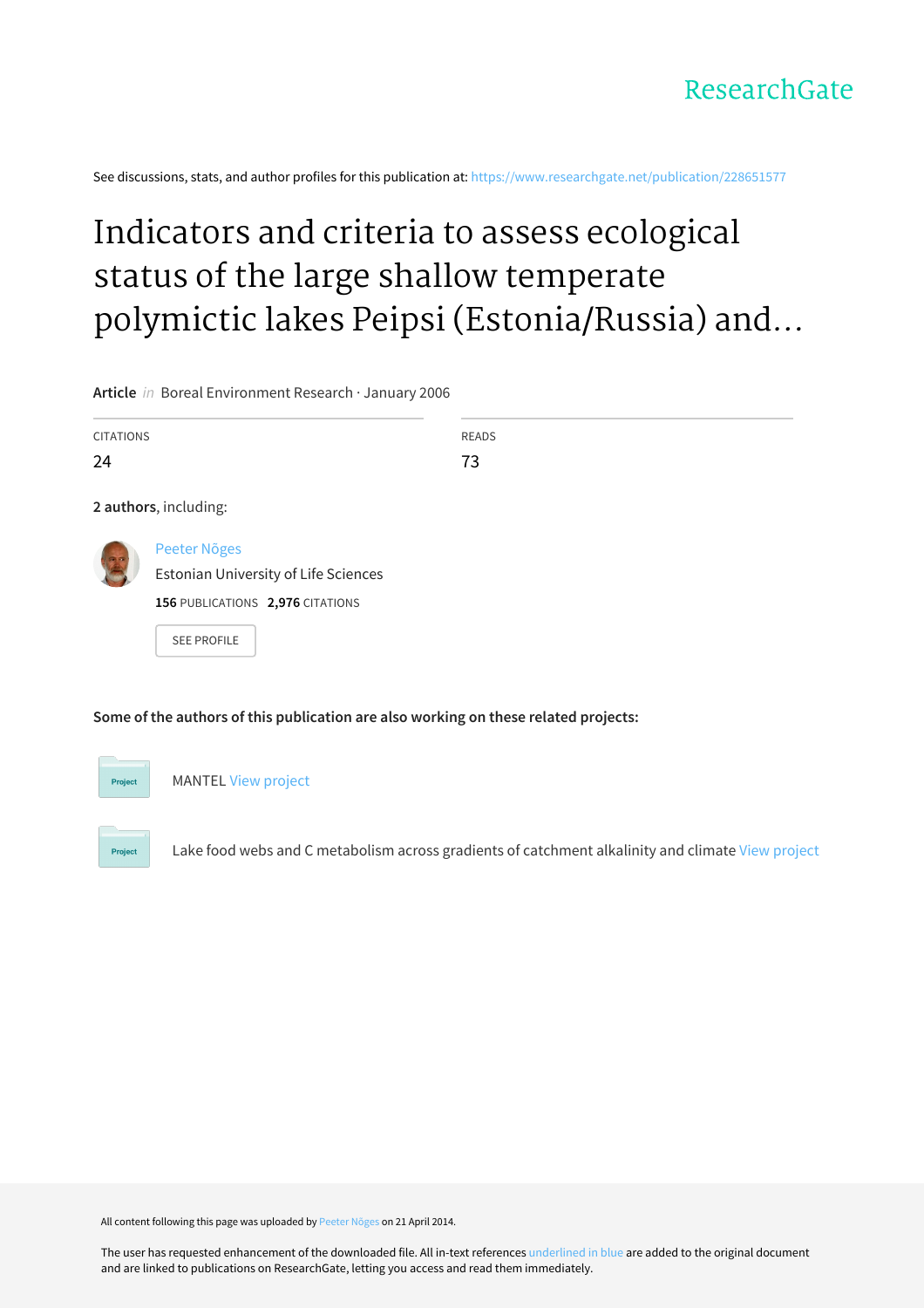## Indicators and criteria to assess ecological status of the large shallow temperate polymictic lakes Peipsi (Estonia/Russia) and Võrtsjärv (Estonia)

## Peeter Nõges<sup>1)2)</sup> and Tiina Nõges<sup>1)\*</sup>

Received 29 Nov. 2004, accepted 1 Sep. 2005 (Editor in charge of this article: Timo Huttula)

Nõges, P. & Nõges, T. 2006: Indicators and criteria to assess ecological status of the large shallow temperate polymictic lakes Peipsi (Estonia/Russia) and Võrtsjärv (Estonia). Boreal Env. Res. 11: 67–80.

Pressure-based approach, morphoedaphic index and historical data were used in deriving reference conditions and classification criteria for the Estonian large lakes: Peipsi and Võrtsjärv. The comparison of the measured total phosphorus with the reference level based on the morphoedaphic index, shows that the water quality could be estimated as 'moderate' in lake Peipsi and 'good' in Võrtsjärv despite that the measured TP values were higher in the latter. Comparing the changes observed in different quality elements with the normative definitions for quality classes given in the Water Framework Directive yielded quality estimates from 'high' to 'moderate' for both lakes. Applying the "one-out all-out" principle according to which the ecological status is determined by the biological quality element, which shows the greatest anthropogenic disturbance, both lakes fall unequivocally into the 'moderate' category. Averaging the quality estimates for lakes Peipsi and Võrtsjärv no matter whether on a quality element level or a single parameter level would indicate good status in both lakes that is close to the subjective cognitive expert opinion of the authors.

## **Introduction**

With increasing human pressure on surface water ecosystems it has become vital to maintain and, if necessary, to improve the surface water quality. Several strategic frameworks like those launched in the United States (U.S. EPA 2003), in Australia and New Zealand (ANZECC 2000) and in Europe (Directive 2000) address the biotic integrity or 'ecosystem health' that is "the capability of an ecosystem for supporting and maintaining a balanced, integrated and adaptive community of organisms having a species diversity, composition and functional organisation comparable to that of the natural habitats of the region" (Karr and Dudley 1981).

The Water Framework Directive (WFD) which came into force in the European Union in 2000 aims at maintaining and improving the aquatic environment in the European Community and has set a target for Member States to achieve 'good ecological status' and 'good surface water chemical status' in all bodies of surface water by 2015. To keep track of this process, the WFD requires a classification of surface water bodies into five classes from 'high' to 'bad' to reflect

<sup>1)</sup> Centre for Limnology, Institute of Agricultural and Environmental Sciences, Estonian Agricultural University, 61101 Rannu, Tartumaa, Estonia (\*e-mail: tnoges@zbi.ee)

<sup>&</sup>lt;sup>2)</sup> Institute for Environment and Sustainability, EC Joint Research Centre, TP-290, 21020 Ispra (VA), Italy (e-mail: peeter.noges@jrc.it)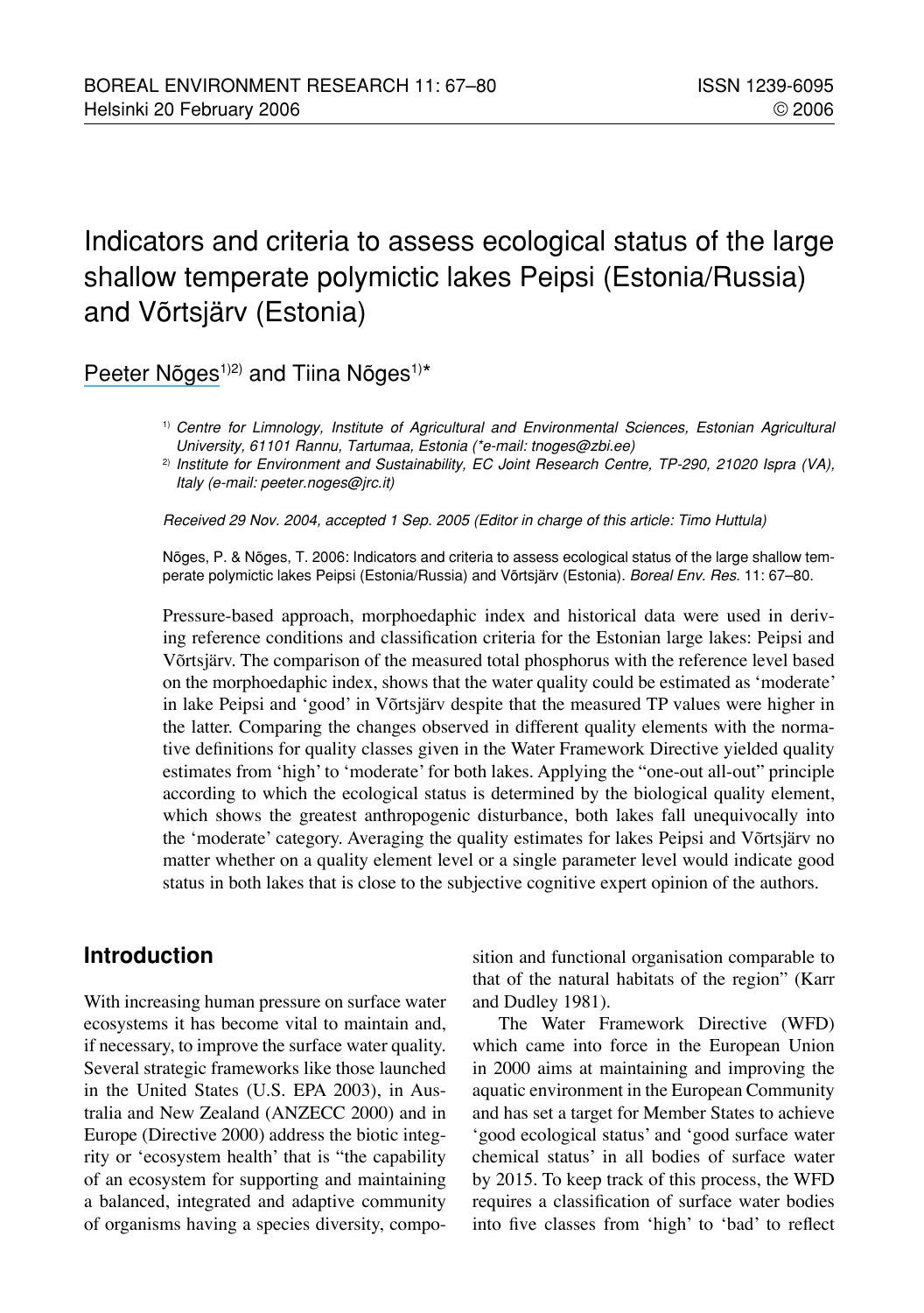their ecological status as measured by the actual condition of specific biological, hydromorphological, chemical, and physico-chemical quality elements in comparison with reference conditions at which the human impact is virtually eliminated. Reference conditions should be type specific to take account of the different reactions and sensitivity of water bodies depending on their geographic location, morphometry, and basin geology. If there are undisturbed water bodies of the same type available in the area, reference conditions can be derived on a spatial basis. If this is impossible, reference conditions can be found using either historical records or palaeolimnological data from the same site or from another site of the same type. If the pressure–response relationships are well formalised, reference conditions for minimum pressure conditions can be modelled. Finally, if none of these methods is applicable, reference conditions can be established on the basis of expert opinion.

In the principal scheme suggested by the WFD for surface water status assessment, different quality elements play different roles (explained in detail in CIS 2003). The main emphasis is given to the biological quality elements, the status of which must be taken into account when assigning water bodies to any of the ecological status classes. If the biological elements reflect 'high' ecological status, the worse of the physico-chemical and hydromorphological quality elements decide whether 'high' status can be justified or not. To assign a water body to the 'good' quality class, the lower of the values for the biological and physico-chemical monitoring results should comply with the provisions for 'good' quality. If the biological elements indicate 'high' or 'good' but the physico-chemical elements indicate a lower status, the site should be classified as 'moderate'. The decision that a water body is at poor or bad status can be made on the basis of the biological quality elements only. The condition of the physico-chemical and hydromorphological quality elements only affects that decision indirectly through their influence on the condition of the biological elements, i.e., it is considered that the hydromorphological and physico-chemical status in these quality classes cannot be worse than status of biological elements, which integrate the effects of all pressures.

As evidenced by different studies (Vollenweider 1968, Vollenweider and Kerekes 1982, Sharpley *et al*. 2003), eutrophication can be considered the most important and most universal reason of water quality degradation in lakes. In most lakes in Europe the biological productivity is limited by phosphorus availability (Malmaeus and Håkanson 2004). Nitrogen limitation can be easily overcome by nitrogen fixers providing a nitrogen source also for nitrogen non-fixing species and, hence, phosphorus loading measured directly or as total phosphorus concentration (TP) in water represents the main pressure to many lakes. The WFD aims at an 'effect-related classification' rather than 'pressure-based classification' although the measures should be taken to mitigate the pressures. Given the often large variability of biotic responses to eutrophication in lakes of different types and the general scarcity of biological monitoring data (Heiskanen and Solimini 2005, Nõges P. *et al*. 2005), it seems reasonable as a first step to build up a TPbased preliminary classification scheme and as a second step validate the class boundaries using biological indicators sensitive to changes in the TP level. A similar system has recently been proposed to classify Danish lakes (Søndergaard *et al*. 2005) and used for a long time to define the ecological and management objectives to the Prealpine lakes in Italy (Premazzi *et al.* 2003). The Italian system establishes background concentrations (= reference conditions) for TP on the basis of the morphoedaphic index (Vighi and Chiaudani 1985) and sets type specific ecological and managerial objectives as per cent increments to the background TP (Premazzi and Chiaudani 1992, Premazzi *et al*. 2003). Although it does not use the term 'ecological quality ratio' (EQR) introduced by the WFD, the set numerical quality objectives can be easily recalculated into the normalised EQR scale ranging from 0 to 1. The Danish system does not use the reference conditions concept but sets arbitrary quality class boundaries on the TP scale separately for deep and shallow lakes. Based on a large set of monitoring data, the boundaries for other chemical and biological quality indicators are set thereafter as median values of these indicators within each TP category. Similar EQR values equal to 1,  $0.75, 0.5, 0.25,$  and 0 are assigned for all quality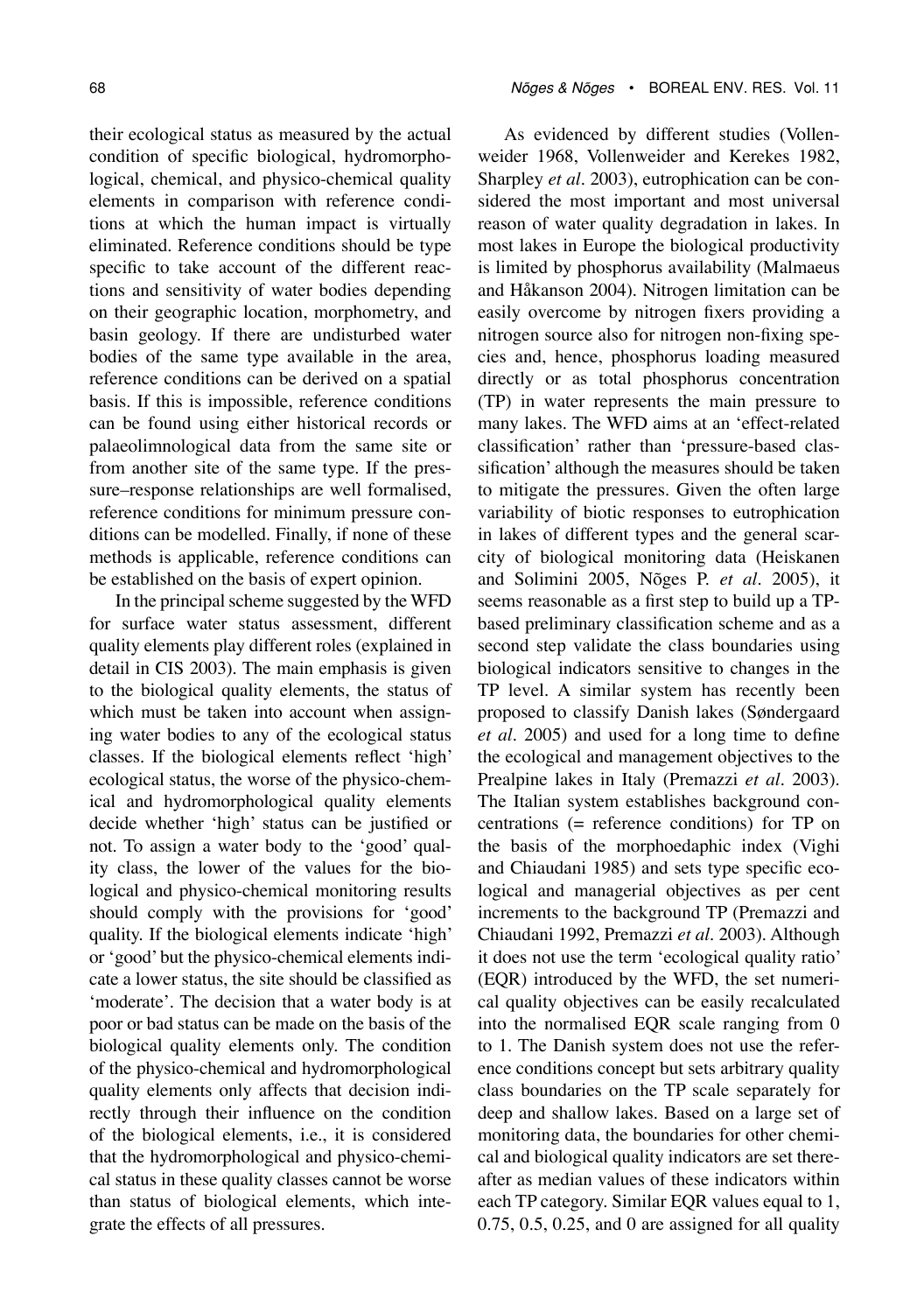indicators falling into quality classes from 'high' to 'bad' and the final EQR score is calculated by averaging the EQRs of all measured quality indicators. As exemplified by the Danish approach, national quality classifications are often based on the statistical distribution of data available in the country or region and, hence, depend strongly on the range of the disturbance the water bodies have experienced. The use of nonparametric statistical summaries, e.g., median and percentiles, provides a robust indicator of the typical values and spread of data (Ulrich *et al*. 2003) but cannot guarantee *per se* the consistency of the derived classification scale with the normative definitions of quality classes. The agreement upon what should be understood under "undisturbed conditions" and under "very minor", "slight" or "moderate" deviation from these conditions is a matter of the WFD intercalibration process, which should take account of the full ranges of changes of the quality elements along the pressure gradients in Europe (Heiskanen *et al*. 2004).

Our aim was to work out a suitable set of indicators and criteria and an applicable procedure within the WFD context to assess the ecological status of Estonian large lakes, Peipsi and Võrtsjärv, both having a monitoring history of more than 40 years. We used the pressurebased approach and derived the reference conditions for TP from the morphoedaphic index. As a second step we validated the quality estimates using historical data, mostly the species composition of different biological groups. We address problems related with the establishment of appropriate reference conditions and setting quality class boundaries for parameters with a large seasonal variability.

#### **Site description**

Peipsi and Võrtsjärv are two large unstratified eutrophic lakes in Estonia (Fig. 1). The lakes are interconnected by the Emajõgi starting from Võrtsjärv and running into Peipsi.

Peipsi  $(3555 \text{ km}^2, \text{ mean depth } 7.1 \text{ m})$  is the fourth largest lake in Europe by surface area after lakes Ladoga, Onega, and Vänern. The volume of water in Peipsi is  $25 \text{ km}^3$  at the long-term mean water level (30 m above sea level), and the



**Fig. 1**. Location map of lakes Peipsi and Võrtsjärv.

mean residence time of water is about two years. The entire catchment area (47 800 km<sup>2</sup>) involves Estonian, Russian, and Latvian territories. The Narva River forming the outflow of Peipsi runs into the Gulf of Finland. Located on the Estonian–Russian border, Peipsi is a transboundary water body and the largest international lake in Europe. The lake consists of three parts of which only the largest northern part, Peipsi *sensu stricto* (further referred to simply as Peipsi) with an area of  $2611 \text{ km}^2$  and mean depth of 8.3 m will be discussed in the present paper.

Võrtsjärv (270 km2 , mean depth 2.8 m) is the largest lake belonging entirely to Estonia. The volume of Võrtsjärv is 0.75 km<sup>2</sup> and the retention time around one year.

Both lakes have a rather natural regime of water level fluctuations with differences of about three meters between the highest and lowest water level. The lakes are ice-covered usually for five months a year. The long-term average alkalinity of water (1982–2002) was 2.25 meq  $l^{-1}$  in Peipsi and 3.16 meq l<sup>-1</sup> in Võrtsjärv.

#### **Material and methods**

#### **Material**

Võrtsjärv and Peipsi are undoubtedly among the best studied lakes in Estonia. Scientific data on the biota of these lakes date back to the beginning of the 20th century (Samsonov 1914, Mühlen 1918, Mühlen and Schneider 1920). Regular investigations of the lakes began in the 1960s. To date, 40 year time series of data on water chemistry and biology have been collected within the frames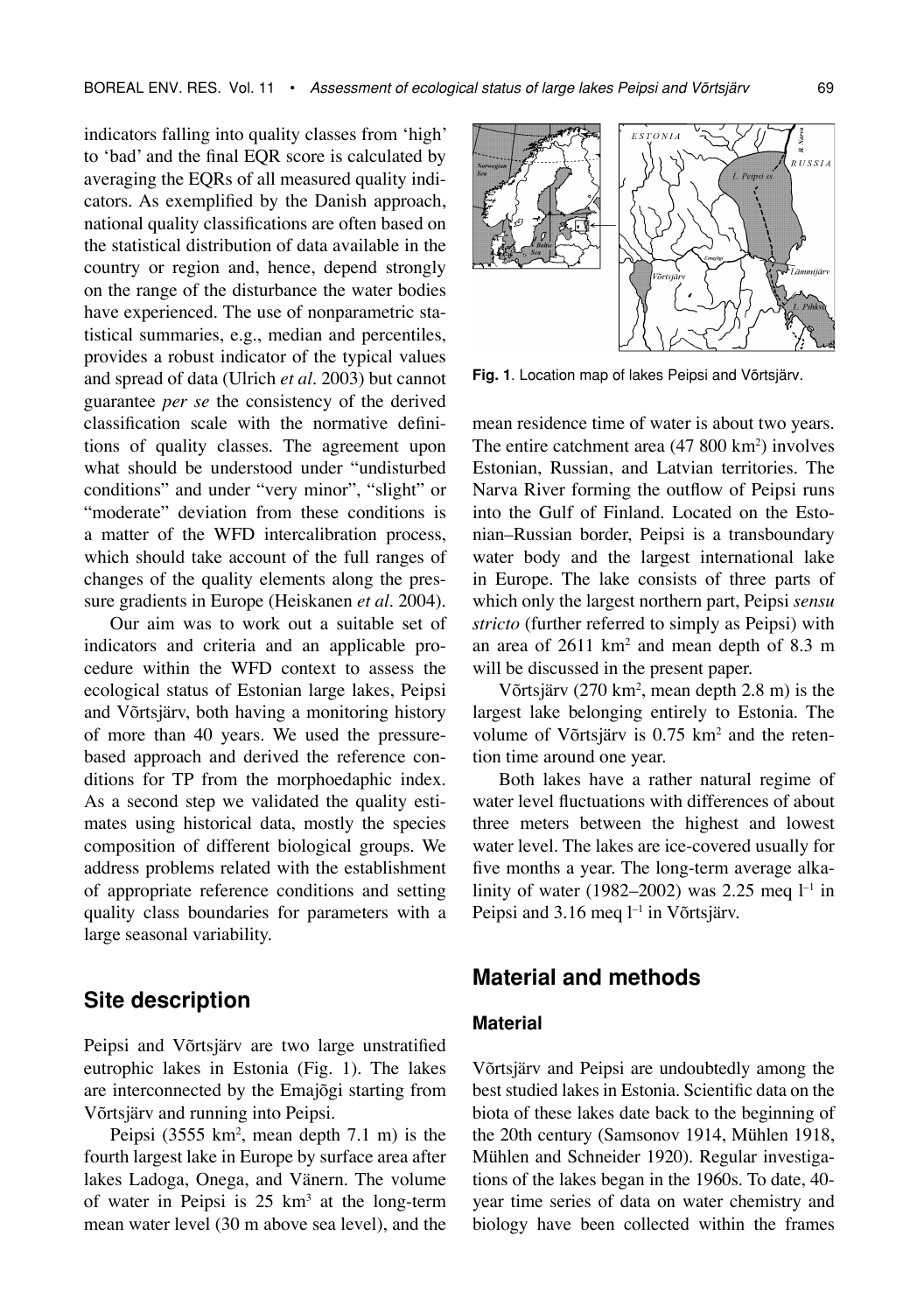of institutional programs and projects (Estonian Academy of Sciences) and Estonian State Monitoring Program (since 1992). As we considered eutrophication as the main pressure for the ecosystems of both lakes and TP as the most direct indicator of this pressure, we used 21-year (1982– 2002) seasonal TP data and data on parameters significantly correlated with changes in TP (Table 1) to make the preliminary classification. In the analysis we used monthly split data that allowed us, besides selecting the appropriate variables, to decide also upon their seasonal applicability as quality parameters. We validated the classification by comparing the WFD normative definitions for quality classes with biological changes described in a number of publications on these lakes.

#### **Establishing reference conditions**

We calculated the reference level of the total phosphorus concentration  $(TP_{ref})$  using eq. 1 of Vighi and Chiaudani (1985) over a large set of lakes in Europe and North America practically not affected by anthropogenic phosphorus input:

$$
\log TP_{ref} = 1.48 + 0.33 \ (\pm 0.09) \log MEI_{alk}
$$
  
(*n* = 43, *r* = 0.83, *p* < 0.01) (1)

where  $MEI_{\text{alt}}$  is the morphoedaphic index calculated as the ratio between long-term average alkalinity (in meq  $l^{-1}$ ) and mean depth of the lake (in m).

As increased nutrient loading has been the most important anthropogenic pressure to lakes Peipsi and Võrtsjärv (Nõges and Nõges 2004) we considered pragmatically the lakes representing reference conditions until the onset of industrial methods in agriculture and application of artificial fertilizers, i.e. at least until the 1930s. Recent paleolimnological studies (Nõges T. *et al*. 2005a) indicated a breaking point in the sediment diatom series of both lakes around the 1950s. Hence, we used the earlier biological data as a reference in our comparison.

#### **Setting class boundaries**

We used a two-step procedure for setting the boundaries between quality classes: firstly we produced an overall estimate of the lakes based on the long-term TP record and comparing it with the  $TP_{ref}$ , secondly we applied a statistical percentile approach to the long-term data set split on a monthly basis in order to establish seasonal quality criteria, i.e. to eliminate the effect of seasonality from the quality estimates.

For the overall estimate we applied a fixed coefficient relating the  $TP_{ref}$  and the desirable water quality objective. As a basis we used the approach by Premazzi *et al*. (2003) who proposed the term 'ecological objective' to mark the maximum achievable water quality and 'intermediate' or 'managerial objective' to be intended as TP level in lake water acceptable for social use of the water resource. The above authors related both objectives to the sensitivity or buffering capacity of the ecosystem: the ecological objectives were established as TP levels exceeding the natural concentrations by 20% for oligo-mesotrophic waters (natural TP level  $<$  20 mg m<sup>3</sup>)

**Table 1**. Variables correlating with total phosphorus concentration in lakes Peipsi and Võrtsjärv, Spearman correlation coefficient ( $r$ , all data included) and the periods of significant ( $p < 0.05$ ) relationship.

|                                                   | Peipsi  |                 | Võrtsjärv |                |
|---------------------------------------------------|---------|-----------------|-----------|----------------|
|                                                   |         | <b>Months</b>   |           | <b>Months</b>  |
| Secchi depth                                      | $-0.60$ | $3 - 9$         | $-0.57$   | $1 - 12$       |
| Biochemical oxygen demand                         | 0.23    | $3-6; 8; 11$    | 0.35      | $3 - 6:9$      |
| Chlorophyll a                                     | 0.40    | $3 - 4: 6 - 10$ | 0.37      | $1 - 5:7 - 12$ |
| Carotenoid/chlorophyll ratio                      | $-0.31$ | $5 - 8:10$      |           |                |
| Biomass of diatoms                                | 0.30    | 4:9             | 0.44      | 9              |
| Percent of cyanobacteria in phytoplankton biomass | 0.19    | 8               |           |                |
| Zooplankton/phytoplankton biomass ratio           | $-0.29$ | $4 - 6: 9 - 11$ |           |                |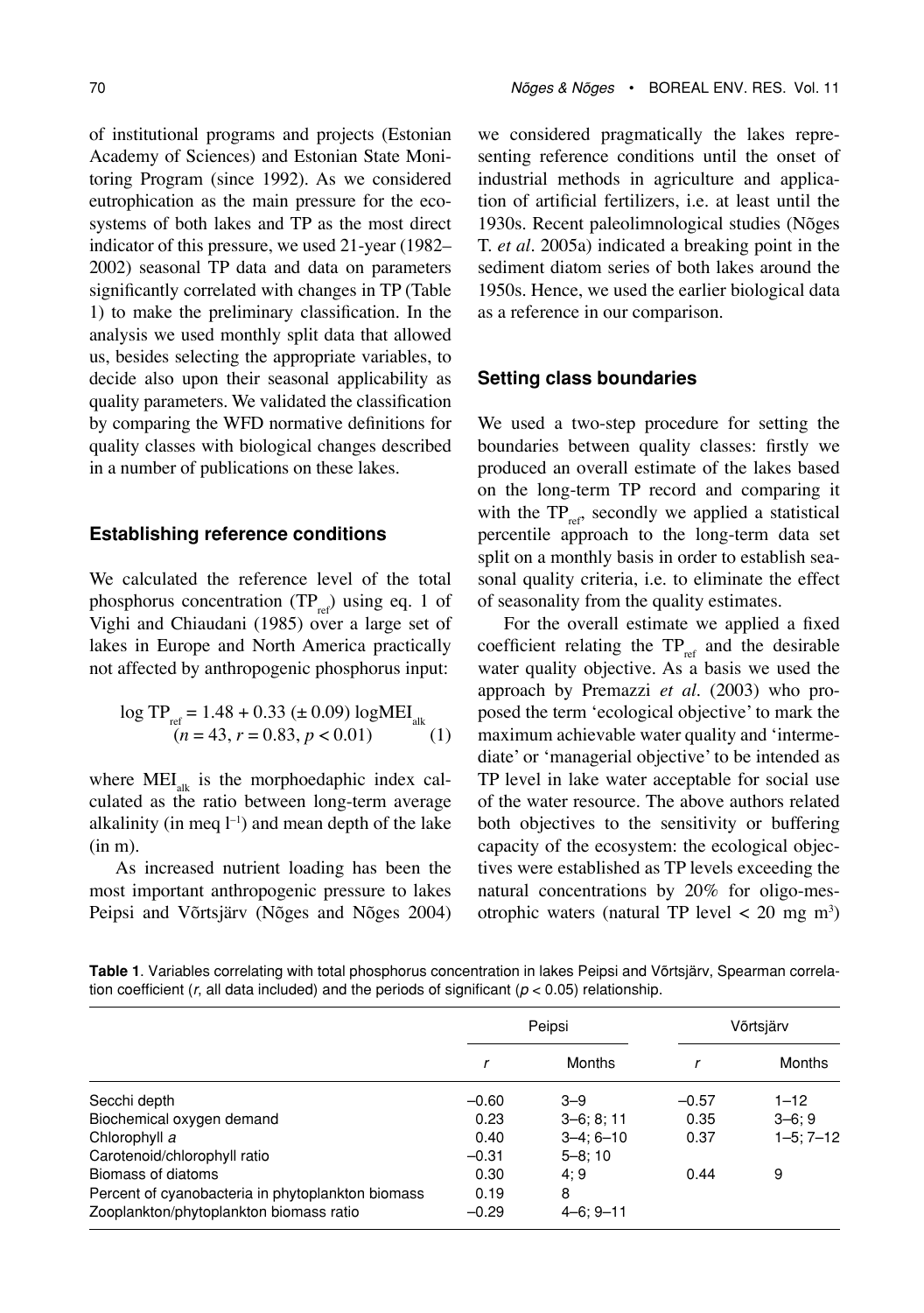and by 40% for meso-eutrophic lakes (natural TP level  $> 20$  mg m<sup>3</sup>). Managerial objectives could be identified as the natural  $TP + 40\%$  for oligo-mesotrophic lakes and  $TP + 80\%$  for less sensitive, naturally-eutrophic lakes. Using the WFD vocabulary, we considered the ecological objective equal to the high–good quality class boundary and the managerial objective equal to the good–moderate boundary. The corresponding EQRs would then be 0.83 and 0.71 for lakes with a  $TP_{ref}$  < 20 mg m<sup>3</sup> and 0.71 and 0.56 for lakes with a  $TP_{ref} > 20$  mg m<sup>3</sup>. As both Estonian large lakes fell into the latter group, we applied the  $1.4 \times TP_{ref}$  and  $1.8 \times TP_{ref}$  as the corresponding boundaries for the high–good and for the good–moderate quality classes for the overall assessment (Table 2).

In order to avoid the situation in which the water quality estimate would be seasonally changing just because the quality parameters (TP, chlorophyll concentration, biomasses of algal groups, etc.) have a certain seasonal pattern, we split the long-term data into monthly sub-sets and applied a percentile-based approach to set the class boundaries. For Võrtsjärv there were enough measurements to calculate the percentile distributions for all months but for Peipsi there were too few measurements for December and January to calculate any class boundaries. Given the still large variability of the data within the monthly sub-sets we considered as a principle that at least one half of the measured values should be consistent with the quality class indicated by the overall assessment. For example, if the overall estimate indicated moderate status, then the moderate class boundaries were set as the 25th and 75th percentile values for each monthly subset (i.e. the moderate class remained within the 'box' of the 'box and whiskers' plot). The way how the class boundaries were set depending on the overall assessment is illustrated in Fig. 2. Similar percentiles (10, 25, 75 and 90) as in the case of TP we used also for class boundaries of other quality parameters (Tables 3–10).

As most of the analysed parameters were not normally distributed, throughout the analysis we used the nonparametric statistics (Spearman rank correlation coefficient, median, quartiles and percentiles) available in STATISTICA for Windows ver. 6.0.

#### Peipsi



Võrtsjärv



**Fig. 2**. Estimation of quality class borders for lakes Peipsi and Võrtsjärv on the basis of long-term database (1982–2002).

#### **Validation of quality estimates**

In the case of Võrtsjärv, we based our validation mostly on a recently published comparison (Nõges and Järvalt 2004) of the present taxonomic composition of biota with that described in 1911–1913 by the complex expedition to the lake (Mühlen and Schneider 1920). A special similarity index by Nõges and Feldmann (1999) was used to compare the historical list of species with nowadays data (Eq. 2):

 $K =$  number of common species in two lists/ number of species in the shorter list (2)

**Table 2**. The overall quality estimate for lakes Peipsi and Võrtsjärv based on total phosphorus concentration (TP). The reference concentration for TP (TP<sub>ref</sub>) was calculated from the regression with the morphoedaphic index for alkalinity (MEI<sub>alk</sub>, Vighi and Chiaudani 1985) and the quality class boundaries set according to criteria suggested by Premazzi et al. (2003).

| Lake                                                   | Peipsi   | Võrtsjärv |
|--------------------------------------------------------|----------|-----------|
| Alkalinity (long-term mean,<br>meg $ -1\rangle$        | 2.3      | 3.16      |
| Mean depth, m                                          | 8.3      | 2.8       |
| $\mathsf{MEI}_\mathsf{alk}$                            | 0.28     | 1.13      |
| $TP_{ref}$ (mg m <sup>-3</sup> )                       | 19.9     | 31.4      |
| $1.4 \times TP_{ref}$ (high/good, mg m <sup>-3</sup> ) | 27.9     | 44        |
| $1.8 \times TP_{ref}$ (good/mod, mg m <sup>-3</sup> )  | 35.8     | 56.6      |
| TP (average measured in                                | 40.0     | 45.0      |
| 1982-2002, mg m <sup>-3</sup> )                        |          |           |
| Overall quality estimate                               | moderate | aood      |
|                                                        |          |           |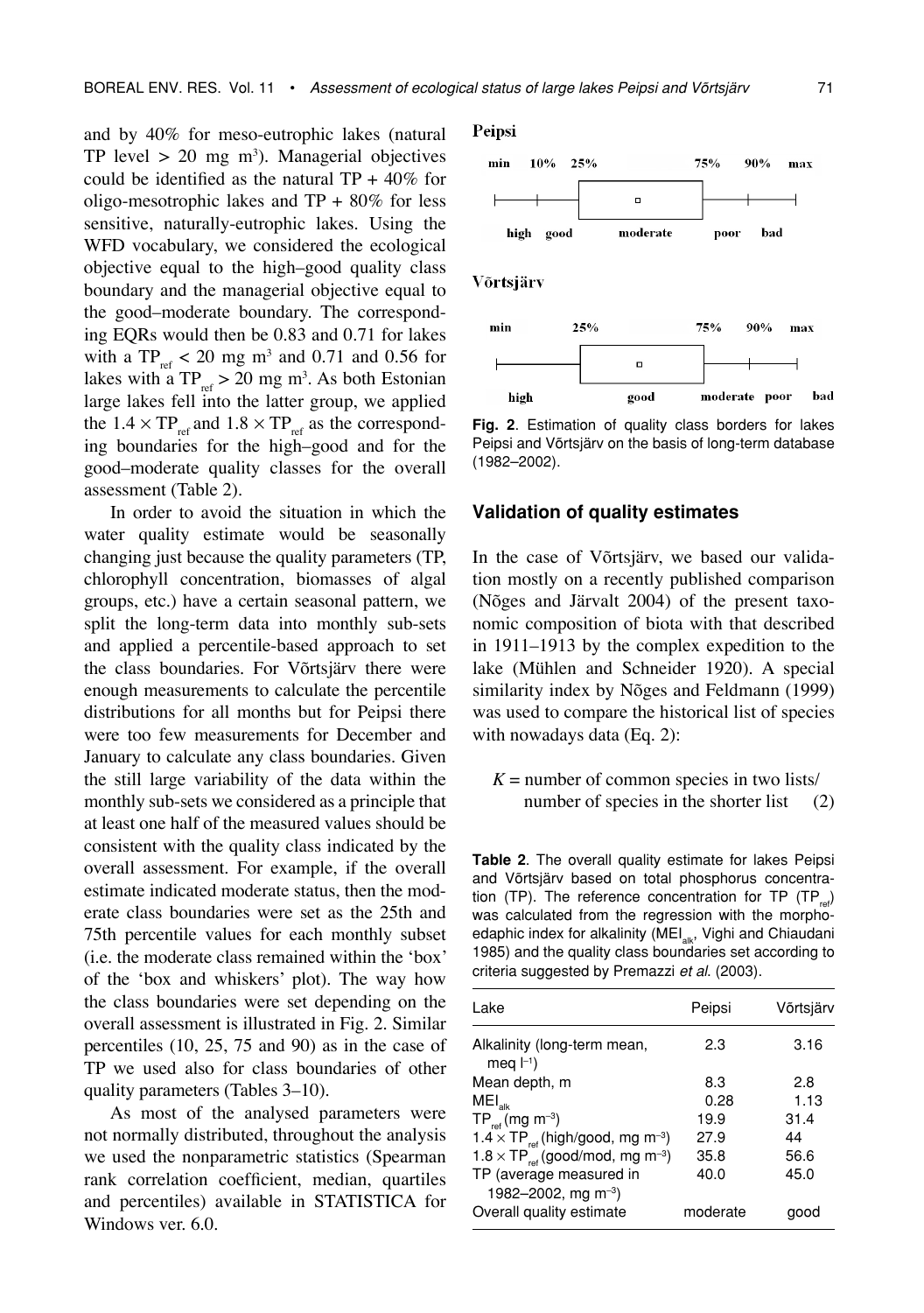**Table 3**. Seasonal quality class boundaries for lakes Peipsi and Võrtsjärv based on the percentile distribution of monthly total phosphorus concentrations (mg  $m^{-3}$ ). Quality classes marked as  $H = high$ ,  $G = good$ ,  $M =$ moderate,  $P = poor$ , and  $B = bad$ .

|     | Peipsi |     |     |     | Võrtsjärv |     |     |     |
|-----|--------|-----|-----|-----|-----------|-----|-----|-----|
|     | H/G    | G/M | M/P | P/B | H/G       | G/M | M/P | P/B |
| Jan |        |     |     |     | 30        | 62  | 100 | 139 |
| Feb | 21     | 29  | 35  | 53  | 31        | 60  | 76  | 93  |
| Mar | 17     | 23  | 40  | 58  | 30        | 61  | 80  | 99  |
| Apr | 9      | 13  | 42  | 52  | 32        | 63  | 90  | 117 |
| May | 24     | 27  | 47  | 55  | 31        | 57  | 70  | 83  |
| Jun | 20     | 22  | 34  | 43  | 24        | 54  | 71  | 88  |
| Jul | 18     | 28  | 49  | 60  | 37        | 65  | 92  | 119 |
| Aug | 22     | 39  | 62  | 76  | 31        | 63  | 75  | 87  |
| Sep | 24     | 33  | 64  | 72  | 27        | 70  | 98  | 126 |
| Oct | 31     | 40  | 67  | 77  | 42        | 91  | 120 | 150 |
| Nov | 29     | 40  | 60  | 66  | 31        | 62  | 95  | 128 |
| Dec |        |     |     |     | 36        | 60  | 81  | 101 |

**Table 5**. Seasonal quality class boundaries for lakes Peipsi and Võrtsjärv based on chlorophyll a concentration (mg m<sup>-3</sup>). Quality classes marked as  $H = high$ ,  $G =$ good,  $M =$  moderate,  $P =$  poor, and  $B =$  bad.

|     |      |      | Peipsi |      |      | Võrtsjärv |      |      |
|-----|------|------|--------|------|------|-----------|------|------|
|     | H/G  | G/M  | M/P    | P/B  | H/G  | G/M       | M/P  | P/B  |
| Jan |      |      |        |      | 2.8  | 7.4       | 17.9 | 28.5 |
| Feb |      |      |        |      | 1.6  | 10.5      | 22   | 33.6 |
| Mar | 0.8  | 1.3  | 4.8    | 9.8  | 2.7  | 13.3      | 20   | 26.7 |
| Apr | 9.4  | 9.8  | 35.5   | 55.9 | 8.5  | 27.8      | 33.1 | 38.4 |
| May |      |      |        |      | 21.5 | 34.2      | 39.5 | 44.9 |
| Jun | 5.0  | 7.4  | 15.4   | 19.9 | 21   | 45.5      | 57.6 | 69.7 |
| Jul | 7.2  | 9.5  | 19.3   | 24.2 | 20.8 | 34.1      | 41.8 | 49.5 |
| Aug | 10.7 | 15.7 | 27.8   | 35.9 | 27.1 | 41.8      | 47.5 | 53.3 |
| Sep | 16.8 | 19.5 | 30.9   | 37.0 | 24.3 | 44.9      | 51.5 | 58.1 |
| Oct | 11.2 | 14.2 | 30.4   | 39.9 | 27.8 | 50.3      | 62.8 | 75.3 |
| Nov |      |      |        |      | 26.3 | 45.9      | 52.7 | 59.6 |
| Dec |      |      |        |      | 8    | 25.4      | 32.3 | 39.3 |

**Table 4**. Seasonal quality class boundaries for lakes Peipsi and Võrtsjärv based on Secchi depth (m). Quality classes marked as  $H = high$ ,  $G = good$ ,  $M = moder$ ate,  $P = poor$ , and  $B = bad$ .

|     |     | Peipsi s.s. |     |     |     | Võrtsjärv |     |     |
|-----|-----|-------------|-----|-----|-----|-----------|-----|-----|
|     | H/G | G/M         | M/P | P/B | H/G | G/M       | M/P | P/B |
| Jan |     |             |     |     | 2   | 1.1       | 1   | 0.9 |
| Feb |     |             |     |     | 1.9 | 1.3       | 0.9 | 0.6 |
| Mar | 4.0 | 3.2         | 1.4 | 0.7 | 2   | 1         | 0.8 | 0.6 |
| Apr | 2.9 | 2.5         | 2.0 | 1.5 | 1.4 | 0.9       | 0.9 | 0.8 |
| May | 2.6 | 2.3         | 1.8 | 1.4 | 1.2 | 0.9       | 0.8 | 0.6 |
| Jun | 3.0 | 2.7         | 1.9 | 1.5 | 1   | 0.7       | 0.5 | 0.3 |
| Jul | 2.4 | 2.0         | 1.7 | 1.4 | 0.9 | 0.6       | 0.6 | 0.6 |
| Aug | 2.5 | 2.0         | 1.5 | 1.2 | 0.9 | 0.7       | 0.6 | 0.5 |
| Sep | 1.9 | 1.6         | 1.0 | 0.9 | 0.9 | 0.6       | 0.4 | 0.3 |
| Oct |     |             |     |     | 0.9 | 0.5       | 0.4 | 0.3 |
| Nov |     |             |     |     | 1   | 0.5       | 0.4 | 0.4 |
| Dec |     |             |     |     | 1.5 | 0.9       | 0.7 | 0.5 |

**Table 6**. Seasonal quality class boundaries for lakes Peipsi and Võrtsjärv based on biochemical oxygen demand, mgO  $\vdash$ <sup>1</sup>. Quality classes marked as  $H = high$ ,  $G =$  good,  $M =$  moderate,  $P =$  poor, and  $B =$  bad.

|     |      | Peipsi |                    |      |           | Võrtsjärv |     |     |
|-----|------|--------|--------------------|------|-----------|-----------|-----|-----|
|     | H/G  | G/M    | M/P                |      | $P/B$ H/G | G/M       | M/P | P/B |
| Mar | 1.00 | 1.00   | 1.80               | 2.80 | 1.6       | 2.9       | 3.8 | 4.7 |
| Apr | 1.60 | 1.80   | 3.00               | 3.30 | - 3       | 4.3       | 4.9 | 5.5 |
| Mav | 1.60 | 1.80   | 2.60               | 3.00 | -3.8      | 5.1       | 5.6 | 6.1 |
| Jun | 1.30 |        | 1.45 2.15 2.50 4.1 |      |           | 5.9       | 6.3 | 6.7 |
| Aug | 1.10 | 1.40   | 2.50               | 4.10 |           |           |     |     |
| Sep |      |        |                    |      | 3.3       | 5.4       | 6.5 | 7.6 |
| Nov | 1.30 |        | 1.40 2.00          | 2.80 |           |           |     |     |

**Table 7**. Quality class boundaries for lakes Peipsi and Võrtsjärv based on diatoms biomass (mgWW  $\vert$ <sup>-1</sup>). Quality classes marked as  $H = high$ ,  $G = good$ ,  $M = moder$ ate,  $P = poor$ , and  $B = bad$ .

| Peipsi s.s.         |  |  |  | Võrtsjärv                   |                                           |     |
|---------------------|--|--|--|-----------------------------|-------------------------------------------|-----|
|                     |  |  |  | H/G G/M M/P P/B H/G G/M M/P |                                           | P/B |
| Apr 1.1 1.7 7.6 8.1 |  |  |  |                             | Sep 1.6 2.3 5.6 8.5 2.03 7.26 13.16 19.07 |     |

**Table 8**. Seasonal quality class boundaries for Peipsi based on carotinoid/chlorophyll a ratio (mg mg<sup>-1</sup>). Quality classes marked as  $H = high$ ,  $G = good$ ,  $M = moder$ ate,  $P = poor$ , and  $B = bad$ .

| H/G | G/M | M/P | P/B |
|-----|-----|-----|-----|
| 61  | 57  | 39  | 28  |
| 68  | 56  | 36  | 31  |
| 56  | 49  | 32  | 21  |
| 55  | 47  | 27  | 20  |
| 39  | 35  | 18  |     |
|     |     |     |     |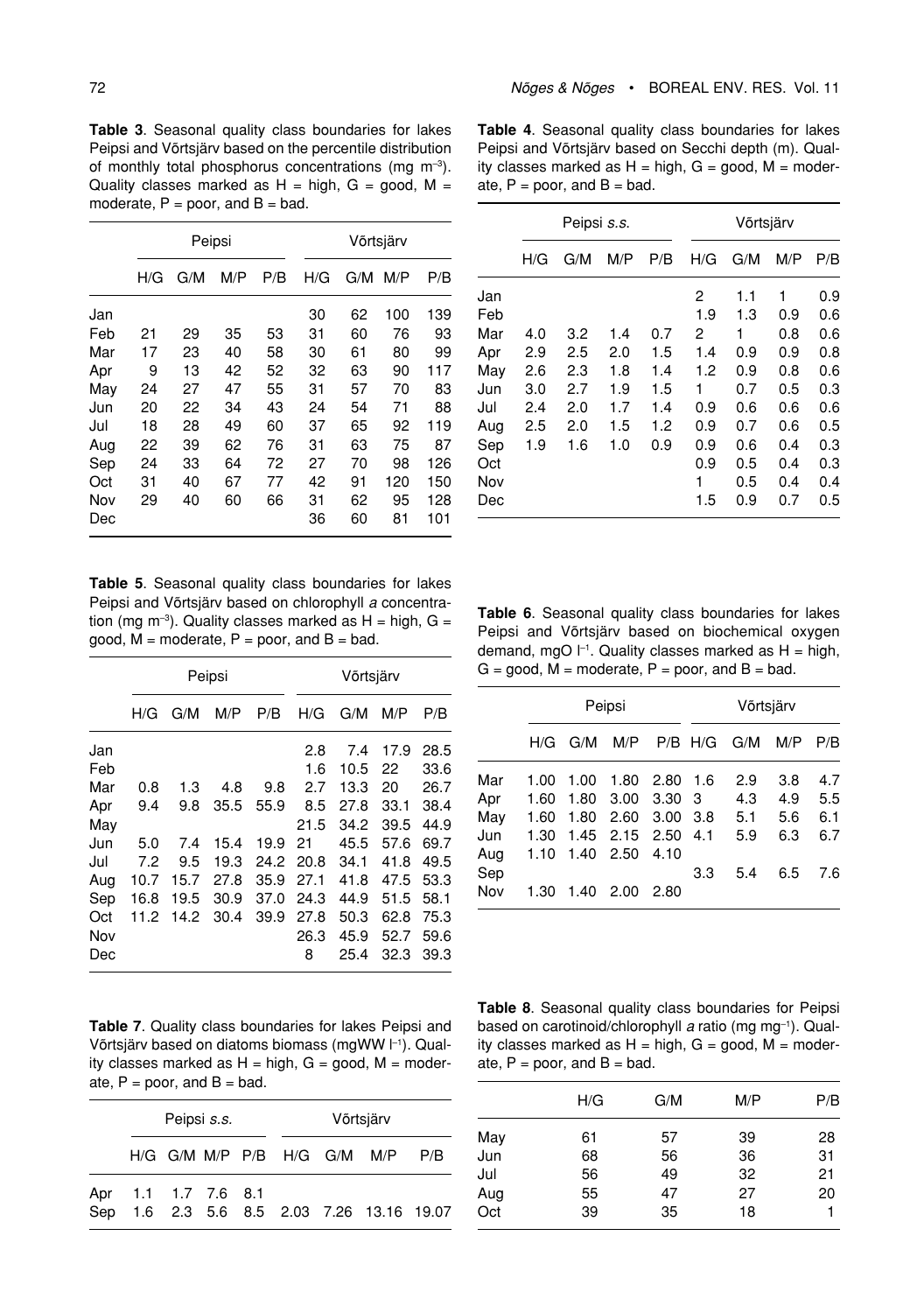The similarity index *K* can obtain values from 0 to 1 and is especially suitable for comparing historical data as it does not require equal elaboration level of both lists compared. Altogether 371 species, about which new information was available, formed the final list used for analysing the occurrence. Species originally arranged by their taxonomy by Mühlen and Schneider (1920) were rearranged into ecological groups. In addition to the similarity index we used some narrative criteria for single biological elements, e.g., loss of some single sensitive species was considered a 'minor' change while changes among dominating species in any biological group were considered at least 'moderate'.

For Peipsi mostly narrative criteria were used for validation. In order to follow the long-term behaviour of the selected water quality parameters in Peipsi, we assigned the value 1 to each single measurement indicating the class 'high', 2 for 'good', 3 for 'moderate', 4 for 'poor' and 5 for 'bad'. The class boundaries were set as follows:  $< 1.5 = 'high'; \ge 1.5$  and  $< 2.5 = 'good';$  $\ge 2.5$  and < 3.5 = 'moderate';  $\ge 3.5$  and < 4.5  $=$  'poor';  $\ge 4.5$  = 'bad', and annual scores were calculated by averaging monthly quality estimates.

#### **Results**

Considering the actual TP values measured in lakes Peipsi and Võrtsjärv since 1982 and the reference based on  $\text{MEI}_{\text{alk}}$ , the overall water quality could be estimated as 'moderate' in Peipsi and 'good' in Võrtsjärv despite that the measured TP values were higher in the latter (Table 2).

**Table 9**. Seasonal quality class boundaries for Peipsi based on zooplankton/phytoplankton biomass ratio (mg mg<sup>-1</sup>). Quality classes marked as  $H = high$ , G = good,  $M =$  moderate,  $P =$  poor, and  $B =$  bad.

| Apr<br>0.15<br>0.02<br>0.18<br>May<br>1.92<br>0.82<br>Jun<br>2.92<br>1.42 |              |
|---------------------------------------------------------------------------|--------------|
|                                                                           | 0.01         |
|                                                                           | 0.08<br>0.01 |
|                                                                           | 0.21<br>0.35 |
| Sep<br>0.52<br>0.17                                                       | 0.07<br>0.03 |
| Oct<br>0.39<br>0.68                                                       | 0.08<br>0.03 |
| Nov<br>0.23<br>0.09                                                       | 0.03<br>0.02 |

Because of considerable seasonality in all water quality parameters, the class boundaries calculated as percentiles of the monthly distributions of data differed between months. For example, a TP value of 30 mg  $m^{-3}$  would indicate a moderate status in Peipsi from February to July, a good status in August, September, and November and a high status if the same value is measured in October when TP has its seasonal peak in both lakes (Table 3). Differences were caused not only by a shift in the quality scale but also by a different range of variability in different months. So the range for TP from high–good to poor–bad boundary in Peipsi was only 23 mg  $m^{-3}$  in June but more than double of that  $(54 \text{ mg m}^{-3})$  in August. Among other quality indicators selected on the basis of a significant correlation with TP (Table 1), Secchi depth showed the strongest and seasonally most persistent relationship (Table 4). Also chlorophyll *a* could be used as an indicator of the eutrophication pressure during most of the year (Table 5). For biochemical oxygen demand and for the biomass of diatoms the relationship with TP was significant for only some months (Tables 6 and 7). Three variables (the carotenoid/chlorophyll ratio, the percentage of cyanobacteria in phytoplankton and the zooplankton/phytoplankton ratio) were related with TP only in Peipsi.

Analysing the changes observed in different quality elements of the lakes and comparing the narrative criteria with the normative definitions for quality classes given in Annex V of the WFD (Directive 2000) yielded quality estimates from 'high' to 'moderate' for both lakes (Tables 11 and 12). On the basis of the normative definitions it was impossible to judge upon the decreasing bloom frequency of phytoplankton as those definitions presume an increase in bloom frequency with increasing human impact on lakes. Regular blooms caused in June by the N<sub>2</sub>-fixing *Anabaena lemmermannii* were charac-

**Table 10**. Quality class boundaries for Peipsi based on cyanobacteria percentage in phytoplankton biomass. Quality classes marked as  $H = high$ ,  $G = good$ ,  $M =$ moderate,  $P = poor$ , and  $B = bad$ .

|     | H/G  | G/M  | M/P  | P/B  |
|-----|------|------|------|------|
| Aug | 12.5 | 41.5 | 71.9 | 82.0 |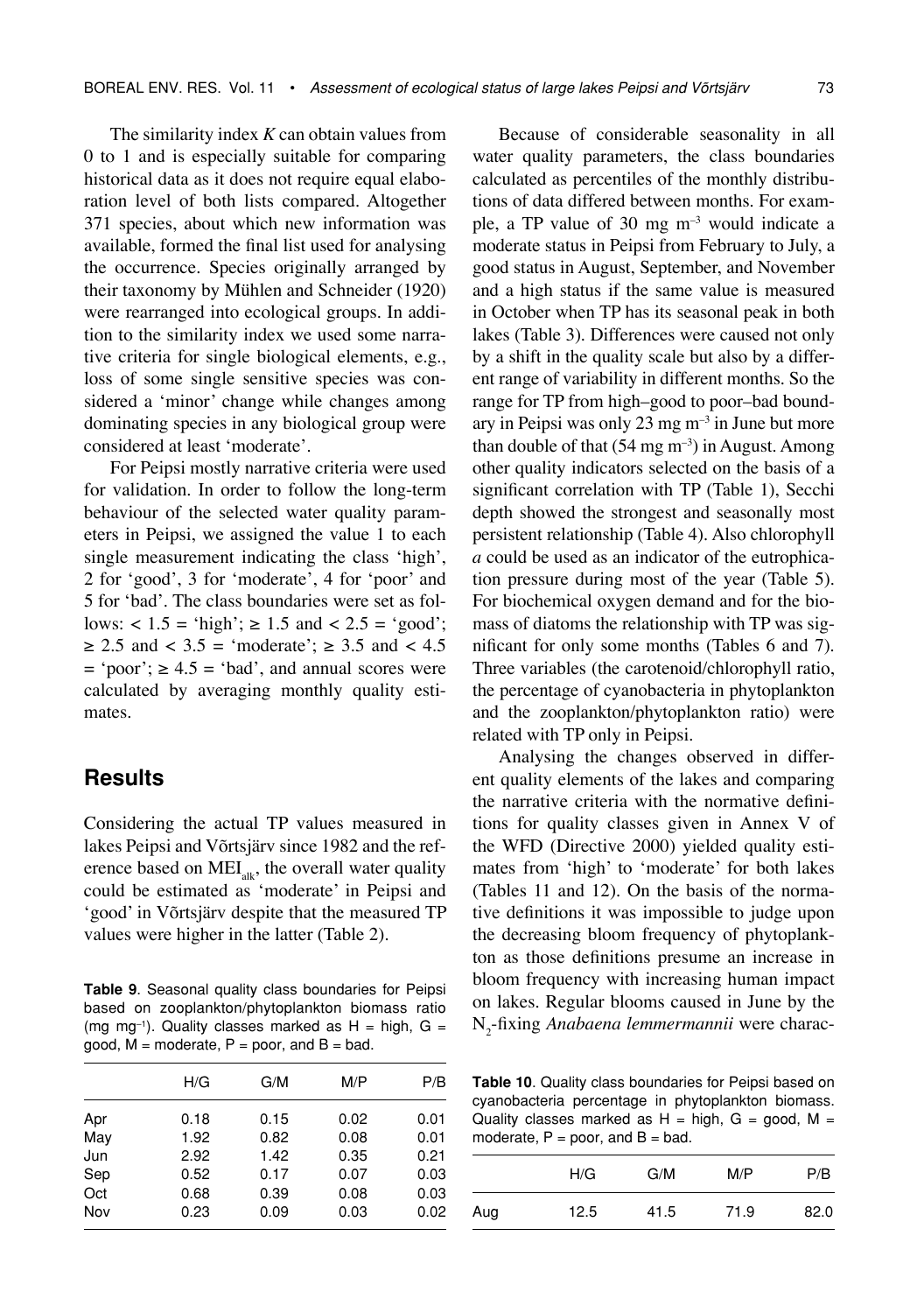teristic of Võrtsjärv under reference conditions and were supported by the low N:P ratio. Since the 1980s, when the nitrogen input from the agriculture increased, the blooms almost disappeared. Applying the "one out — all out" principle according to which "the final surface water status is determined by the poorer of the ecological status and the chemical status" (Directive 2000) and the ecological status is determined by the biological quality element, which shows the greatest anthropogenic disturbance (CIS 2003), both lakes fall unequivocally into the 'moderate' category. In the case of Peipsi the results based on the MEI approach and biological quality elements coincided while in Võrtsjärv the MEI approach indicated higher quality than could be validated on the biological basis.

According to long-term changes in nutrient loading (Nõges T. *et al*. 2005b), the trophic status of Peipsi decreased after heavy loading in the 1980s but rose again in the second half of the 1990s and in the 2000s. Although the quality parameters were selected on the basis of their correlation with TP, they show rather different patterns (Fig. 3). The improvement of ecological quality in the first half of the 1990s is most

**Table 11**. Ecological water quality estimate for Võrtsjärv based on narrative criteria applied to various quality elements.  $K =$  similarity index used to compare historical species lists (Mühlen and Schneider 1920) with those from nowadays. See explanations in the text.

| Quality element                                         | Facts on status trends                                                                                                                                                                                                                                                                                                                          | Quality<br>estimate | Reference                                                     |
|---------------------------------------------------------|-------------------------------------------------------------------------------------------------------------------------------------------------------------------------------------------------------------------------------------------------------------------------------------------------------------------------------------------------|---------------------|---------------------------------------------------------------|
| Hydro-<br>morphology                                    | Natural water level regime, missing shore<br>modification, and good connection to adjacent<br>wetland areas form the basis for high quality fish and<br>bird habitats.                                                                                                                                                                          | High                | Järvet 2004                                                   |
| Secchi depth<br>Phytoplankton<br>species<br>composition | No remarkable changes in ~100 years.<br>$K = 0.80$ . Succession of dominant species. Present<br>dominants Limnothrix planktonica (Wołosz.) Meffert<br>and L. redekei (van Goor) Meffert invaded the lake in<br>the 1950s or 1960s. One half of the species including<br>all dominants show considerable changes in their<br>relative abundance. | High<br>Moderate    | <b>Nõges 2003</b><br>Nõges 2003,<br>Nõges and<br>Järvalt 2004 |
| Frequency of<br>phytoplankton<br>blooms                 | Earlier regular blooms of Anabaena lemmermannii P.<br>Richt. disappeared with increasing nitrogen loading.                                                                                                                                                                                                                                      | ?                   | Nõges 2003                                                    |
| Aquatic<br>macrophytes<br>composition                   | $K = 0.75$ . Short bottom growing species replaced by<br>taller plants able to reach the euphotic layer.<br>Widening reed belt and an increased abundance of<br>indicators of high trophic state like Myriophyllum<br>spicatum L., Ceratophyllum demersum L.                                                                                    | Moderate            | Nõges et al.<br>2001, Nõges<br>and Järvalt                    |
| Zooplankton<br>species<br>composition                   | $K = 0.81$ . Earlier dominating rotifers Conochilus<br>unicornis Rouss. and Kellicottia longispina Kellicot<br>preferring lower trophic state have disappeared.<br>Asplanchna herricki Guerne has not been found after<br>the 1960s.                                                                                                            | Moderate            | Nõges et al.<br>2001,<br>Haberman<br>and Virro<br>2004        |
| Benthic macro-<br>invertebrate<br>composition           | $K = 0.82$ . All groups except Chironomidae and<br>Oligochaeta have declined during recent decades.<br>Small number of exotic species do not have any<br>substantial role in the ecosystem.                                                                                                                                                     | Moderate            | Nõges et al.<br>2001,<br>Kangur et al.<br>2004                |
| Benthic macro-<br>invertebrate<br>abundance             | No clear trends. Biomass of Chironomus plumosus<br>had its peak in the second half of the 1980s-<br>beginning of the 1990s but has decreased again.                                                                                                                                                                                             | Good                | Kangur et al.<br>2004                                         |
| Fish                                                    | $K = 0.96$ . No major changes in species composition.<br>Eel stockings since 1956. Abundance and age<br>structure of commercial fishes are intensively<br>managed by fisheries.                                                                                                                                                                 | Good                | Järvalt et al.<br>2004, Nõges<br>and Järvalt<br>2004          |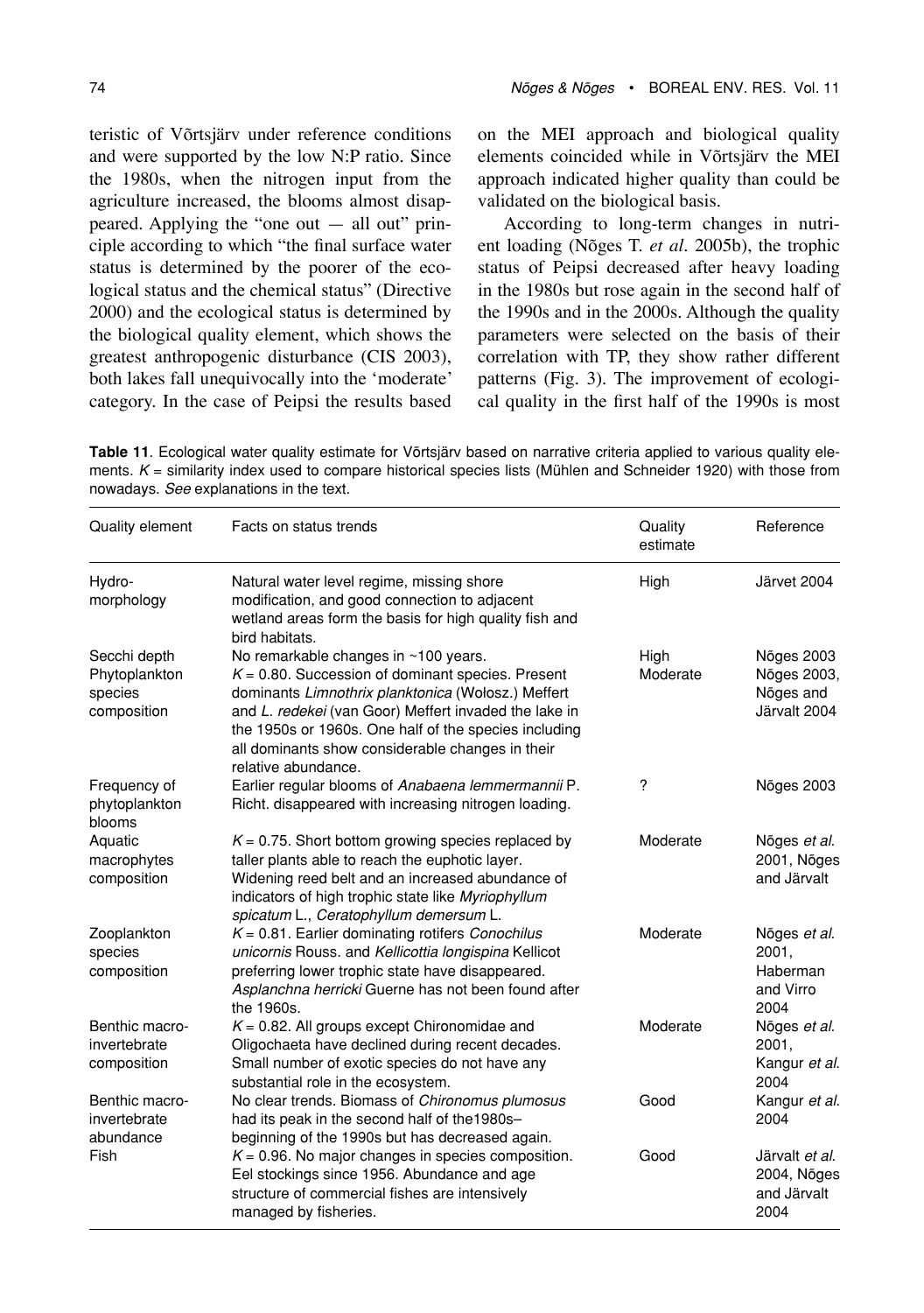evident from the quality indices calculated on the basis of chlorophyll *a* (Chl *a*), the carotenoid/Chl *a* ratio, and Secchi depth. The following deterioration of the lake quality is well seen in the quality indices calculated on the basis of Chl *a*, zooplankton/phytoplankton biomass ratio and, especially, cyanophyte percentage, while Secchi depth, carotenoid/Chl *a* ratio and diatom biomass show even an improvement. The Chl *a*-based quality estimate achieved the best fit with the loading pattern and with the common understanding of the lake quality. As the class boundaries for this parameter can be calculated nearly for all months from spring to autumn, we recommend using Chl *a* as the best quality descriptor for Peipsi. According to Chl *a*, Peipsi reached 'poor' quality by the end of the 1980s. There was a clear improvement until 1996 while in several years the average ecological status could be evaluated as 'good'. Since 1997 there has been a continuous and even accelerating deterioration in the lake quality, which reached in 2002 the 'poor' quality class again.

### **Discussion**

Considering the state of several regions in Europe with intensive agriculture and population densities exceeding those in Estonia even

**Table 12**. Ecological water quality estimate for Peipsi based on narrative criteria applied to various quality elements.

| Quality element                             | Facts on status trends                                                                                                                                                                                                                                                                                                       | Quality<br>estimate | Reference                                           |
|---------------------------------------------|------------------------------------------------------------------------------------------------------------------------------------------------------------------------------------------------------------------------------------------------------------------------------------------------------------------------------|---------------------|-----------------------------------------------------|
| Hydro-<br>morphology                        | Natural water level regime, missing shore<br>modification, and good connection to adjacent<br>wetland areas form the basis for high quality fish and<br>bird habitats.                                                                                                                                                       | High                | Jaani 2001                                          |
| Phytoplankton<br>composition                | Phytoplankton dominants remained generally<br>unchanged since 1909. Shifts taken place in their<br>proportions.                                                                                                                                                                                                              | Good                | Laugaste et<br>al. 2001                             |
| Phytoplankton<br>abundance                  | No clear trend in average total abundance, increased<br>variability, levelling of differences between lake parts                                                                                                                                                                                                             | Good                | Nõges P. et<br>al. 2003                             |
| Phytoplankton<br>blooms                     | Cyanobacterial blooms documented already in the<br>19 <sup>th</sup> century ceased in the conditions of heavy<br>nitrogen loading in the 1980s and started again in the<br>1990s. Heavy water blooms have resulted in massive<br>summer fish-kills.                                                                          | Moderate            | Laugaste et<br>al. 2001.<br>Nõges T. et<br>al. 2003 |
| Macrophytes                                 | General appearance unchanges, signs of decreasing<br>biodiversity, expansion of the reed belt.                                                                                                                                                                                                                               | Good or<br>moderate | Mäemets and<br>Mäemets 2001                         |
| Zooplankton                                 | Slight changes in species composition and mean<br>weight                                                                                                                                                                                                                                                                     | Good                | Haberman<br>2001                                    |
| Benthic<br>macroinvertebrate<br>composition | After its invasion in 1935, Dreissena polymorpha (Pallas)<br>has nowadays become the most significant<br>animal population of the lake. Has favoured the<br>development of Valvata and Asellus, which use<br>clusters of <i>Dreissena</i> for shelter. High species<br>diversity, survival of sensitive clean-water species. | Good(?)             | Timm et al. 2001                                    |
| Benthic<br>macroinvertebrate<br>abundance   | Long-term abundance and biomass in June reveal<br>considerable year-to-year fluctuation with a slight<br>general trend of increase probably caused by<br>eutrophication                                                                                                                                                      | Good                | Timm et al. 2001                                    |
| Fish                                        | Heavily exploited by fisheries, overfishing<br>mentioned already in the 19 <sup>th</sup> century. In the<br>beginning of the 1990s a sharp increase in pike-perch<br>(Sander lucioperca (L.)) coincided with a decrease of<br>vendace (Coregonus albula (L.)).                                                               | Moderate            | Pihu and<br>Kangur 2001                             |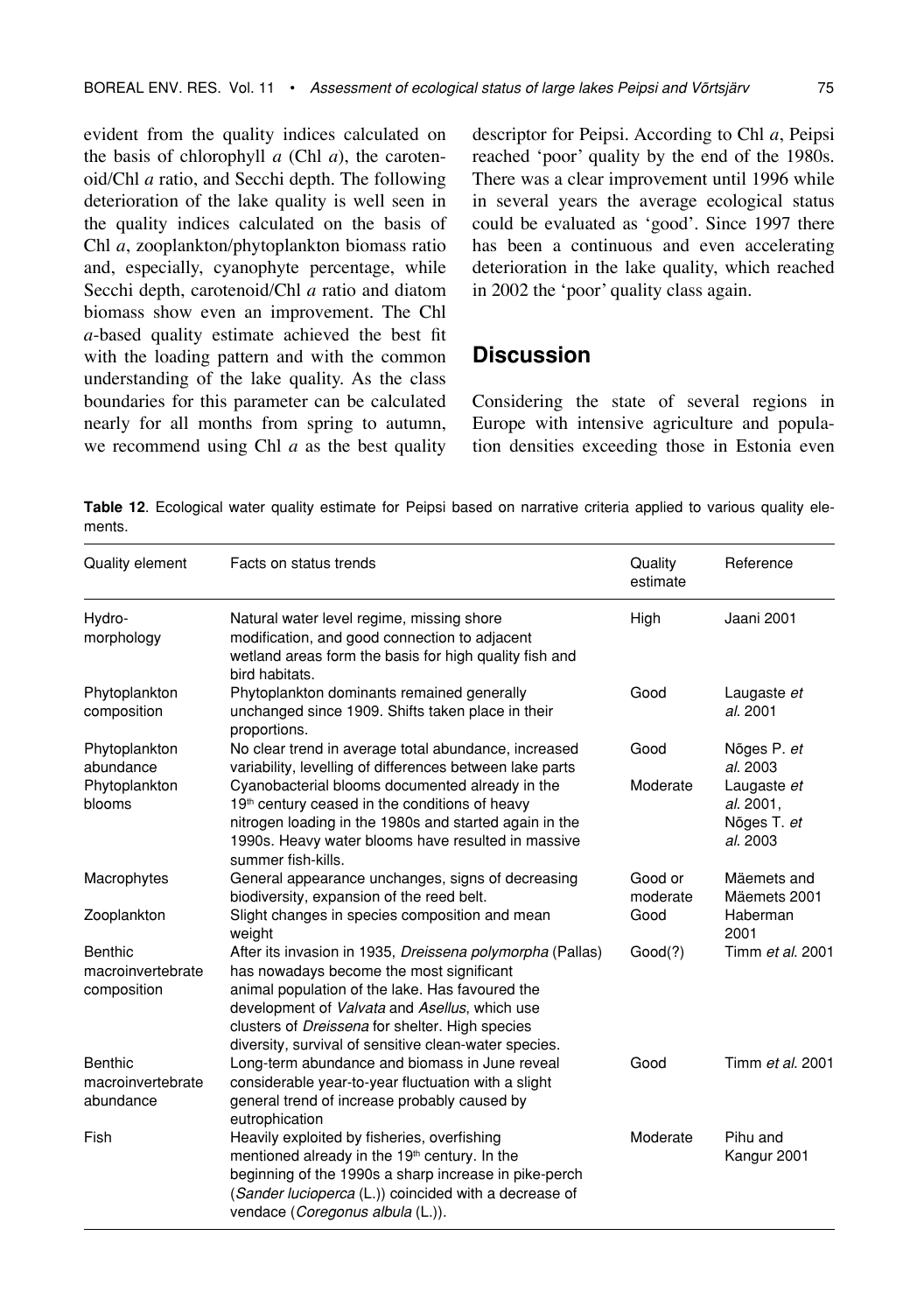

**Fig. 3**. Long-term changes in the ecological quality of lake Peipsi as estimated according to monthly criteria of different quality parameters presented in Tables 5–10 in the present paper. A polynomial fit is added for better visualisation of changes.

by an order of magnitude, one could expect that the status of lakes Võrtsjärv and Peipsi should still be rather good. Generally the authors of this paper agree with this relative and subjective estimate. Obviously similar considerations were

behind the initial idea of selecting these lakes as references to maximum ecological potential for the Dutch lakes Markermeer and IJsselmeer (Wessels *et al*. 2005). The fact that Võrtsjärv and Peipsi failed to meet the 'good' quality criteria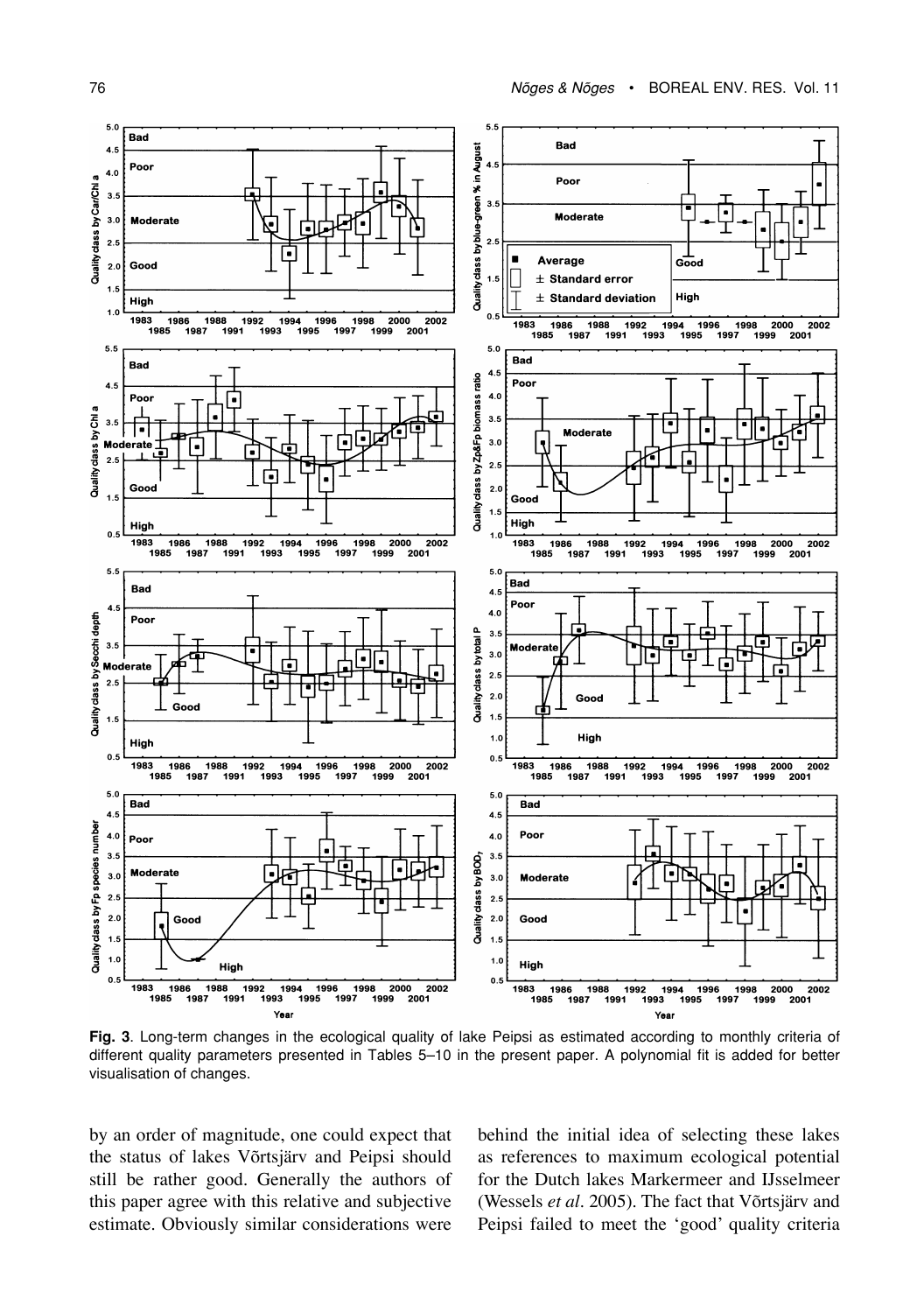when estimated according to the guidance of the WFD common implementation strategy (CIS 2003) is rather alarming. It may be an indication that most of the water bodies in Europe will not meet the WFD provisions for 'good' quality by the year 2015. On the other hand, it may indicate that the reference conditions for these lakes have been set erroneously or that the method for making the final decision on the ecological quality is not applicable.

The quality criteria established by the WFD (Directive 2000) and the classification guidance document (CIS 2003) set rather strict rules for water bodies to meet the 'good' water quality: as a result of human impact the values of the biological quality elements may "deviate only slightly from those normally associated with the surface water body type under undisturbed conditions". For large lakes in Europe, each of which can be considered rather unique and having no undisturbed reference sites available for comparison, the only way to assess the changes is through establishing site specific reference conditions. This will arise two types of questions:

- 1. How far back in the history should one go to find undisturbed conditions (*see* also Søndergaard *et al*. 2005), i.e., to "get rid" of human impact?
- 2. How to disentangle the changes caused by direct human impact from those accompanying the natural evolution of lakes and associated, for example, with the multi-annual climatic cycles (like the North Atlantic Oscillation or El Niño–Southern Oscillation phenomena) and climate change.

We assume that the answer to the first question does not presuppose a total elimination of any human impact from the ecosystems but rather aims at finding the threshold when a generally sustainable management of nature resources became replaced by a consumer culture in the industrial era. Obviously, WFD also aims at restoring the natural conditions in water bodies changed as a result of prehistoric or early historic land use changes in some parts of Europe (Fritz 1989, Renberg *et al*. 1993, Anderson *et al*. 1995, Santos 2004) although the lakes may never recover to the predisturbance state (Ekdahl *et al*. 2004). For lakes Peipsi and Võrtsjärv perhaps fisheries have been the most ancient human activity directly influencing the ecosystems. The fish stock of both lakes was heavily exploited already more than one hundred years ago. Baer (1852) showed that overfishing was the mean reason for decreasing bream catches in Peipsi. Describing the decrease of catches of all important fish species in Võrtsjärv at the end of the 19th century, Braun (1885) pointed out the devastating effect of catching young-of-the-year fish practised increasingly in the lake at the turn of the 19th and 20th centuries. Especially destructive for the fish stock were the large traps designed to catch the fry of migrating perch and pikeperch in the outflowing Emajõgi. According to calculations, more than five million young pikeperch were caught during one season (Haberman *et al*. 1973). Through cascading effects in the food chain fisheries have undoubtedly an effect on all trophic levels (Jeppesen *et al*. 1996) that makes the defining of reference conditions for these lakes even more complicated. As a result of the chosen management strategy, the fishery in Võrtsjärv has recently reached the optimum level as evaluated on the basis of the ratio of valuable/ non-valuable fish (Järvalt *et al*. 2004) and similar measures have been planned for Peipsi in order to improve the fish composition from the fishery point of view (Pihu and Kangur 2001).

The question of disentangling direct anthropogenic changes in lake ecosystems from changes caused by other factors is tightly related to the previous one. Reference conditions based on historical or paleolimnological data, i.e. established using the methods most suitable for deriving site specific reference conditions, will include all kinds of changes. Cultural eutrophication generally accelerates the natural processes leading to aging of lakes (Sharpley *et al*. 2003). Similarly, the climate warming foreseen to continue in the predictable future (IPCC 2001) may enhance the nutrient turnover (Hamilton *et al*. 2002) leading to an internal eutrophication. Perhaps a modelling approach based on a detailed catchment model and a lake model could be used to correct the reference conditions and to set realistic management goals for the future.

The different status estimates for Võrtsjärv derived from the pressure-based and response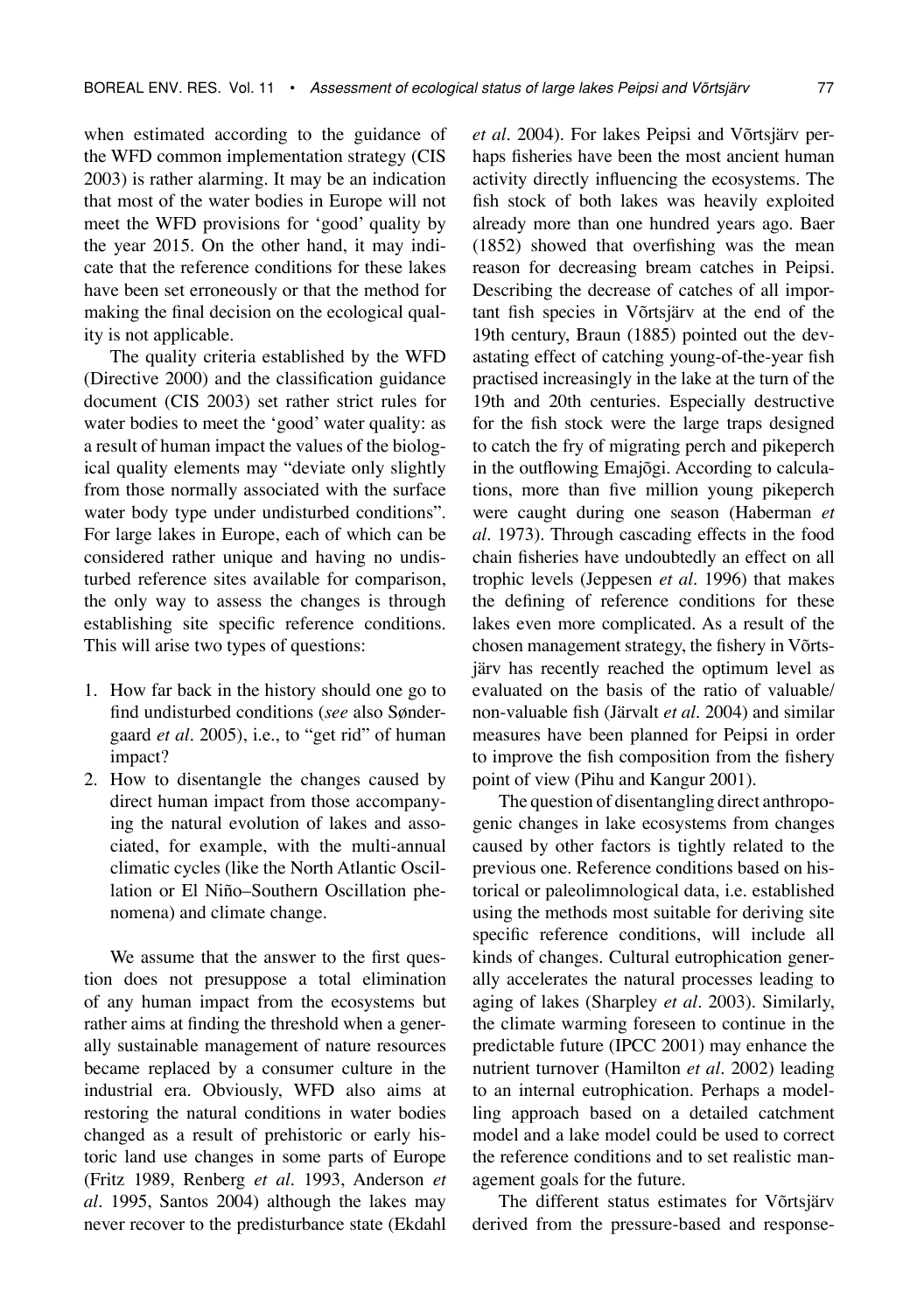based approaches arise the question of the suitability of the MEI-TP $_{ref}$  relationship for this lake. The biological elements gave a more confident estimate (at least using the "one out — all out" principle) as four indicators yielded the same 'moderate' result. The  $MEI_{ak}^-TP_{ref}$  relationship was described by Vighi and Chiaudani (1985) on the basis of 43 lakes from Italy, Germany, Canada, and USA showing a wide range of values both for morphometric parameters (mean depth from 4.8 to 313 m) and for chemical characteristics (alkalinity from 0.04 to 2.86 meq  $l^{-1}$ ). It is easy to see that the parameters of Peipsi fall into these ranges while those of Võrtsjärv remain outside. There is no reason to expect the validity of the relationship outside the ranges for which it was calculated. Cardoso *et al*. (2005) who are revisiting the correlation between the MEI index and phosphorus concentrations in a larger data

set of European regional reference data gathered within the EC FP6 Project REBECCA revealed a large scatter of data in the whole range of the relationship including the high alkalinity end (oral communication with the authors).

The EU 5FP project ECOFRAME tested the risk of misclassification of sites depending on the final scoring method (Moss *et al*. 2003). Using the percentage of variables falling into a given or higher status class as a measure of reliability that this status is the true assessment, it was shown that expectations of 100% compliance or 50% compliance were unreliable, but 75% compliance gave a pattern that was not significantly different from that expected from the choice of sites. The 100% compliance if applied on the quality element level is equivalent with the "one out — all out" principle recommended by the classification guidance (CIS 2003). Averaging of the normalised indicator values was also used in the Danish classification approach (Søndergaard *et al*. 2005) because the "one out — all out" principle proved to be unfeasible due to high risk of underestimation of the water quality. Averaging the quality estimates for lakes Peipsi and Võrtsjärv (Tables 11 and 12) no matter whether on a quality element level or a single parameter level would indicate 'good' status in both lakes that is close to the subjective cognitive expert opinion of the authors. The last developments in Peipsi, especially the heavy bloom of *Gloe-* *otrichia echinulata* in 2002 accompanied by a massive fish kill demonstrate a certain lability of the ecosystem, however a combination of high water temperature and decreasing water level was proved to trigger these events (Kangur *et al*. 2005, Milius *et al*. 2005).

*Acknowledgements*: Funding for this research was provided by Estonian target funding project 0362480s03, by Estonian Science Foundation grant 5738, and by the European Commission projects MANTRA-East (contract EVK1-CT-2000- 00076) and CLIME (contract EVK1-CT-2002-00121). We used data obtained in frames of the State Monitoring Program of the Estonian Ministry of Environment.

## **References**

- [Anderson N.J., Renberg I. & Segerström U. 1995. Diatom](https://www.researchgate.net/publication/258836559_Diatom_Production_Responses_to_the_Development_of_Early_Agriculture_in_a_Boreal_Forest_Lake-Catchment_Kassjon_Northern_Sweden?el=1_x_8&enrichId=rgreq-fab40fdba115fc073f052cb02e2a3af7-XXX&enrichSource=Y292ZXJQYWdlOzIyODY1MTU3NztBUzoxMDMwMzQ3ODA2NTE1MjlAMTQwMTU3NjgxNDQ4Nw==)  [production responses to the development of early agri](https://www.researchgate.net/publication/258836559_Diatom_Production_Responses_to_the_Development_of_Early_Agriculture_in_a_Boreal_Forest_Lake-Catchment_Kassjon_Northern_Sweden?el=1_x_8&enrichId=rgreq-fab40fdba115fc073f052cb02e2a3af7-XXX&enrichSource=Y292ZXJQYWdlOzIyODY1MTU3NztBUzoxMDMwMzQ3ODA2NTE1MjlAMTQwMTU3NjgxNDQ4Nw==)[culture in a boreal forest lake catchment \(Kassjön, north](https://www.researchgate.net/publication/258836559_Diatom_Production_Responses_to_the_Development_of_Early_Agriculture_in_a_Boreal_Forest_Lake-Catchment_Kassjon_Northern_Sweden?el=1_x_8&enrichId=rgreq-fab40fdba115fc073f052cb02e2a3af7-XXX&enrichSource=Y292ZXJQYWdlOzIyODY1MTU3NztBUzoxMDMwMzQ3ODA2NTE1MjlAMTQwMTU3NjgxNDQ4Nw==)ern Sweden). *[Journal of Ecology](https://www.researchgate.net/publication/258836559_Diatom_Production_Responses_to_the_Development_of_Early_Agriculture_in_a_Boreal_Forest_Lake-Catchment_Kassjon_Northern_Sweden?el=1_x_8&enrichId=rgreq-fab40fdba115fc073f052cb02e2a3af7-XXX&enrichSource=Y292ZXJQYWdlOzIyODY1MTU3NztBUzoxMDMwMzQ3ODA2NTE1MjlAMTQwMTU3NjgxNDQ4Nw==)* 83: 809–822.
- ANZECC 2000. *Australian and New Zealand guidelines for fresh and marine water quality*, vol. 1, paper 4, Australian and New Zealand Environment and Conservation Council, (ANZECC), Agricultural and Resources Management Council of Australia and New Zealand (ARM-CANZ), Canberra, ACT Australia.
- Baer K.M. [Бэр K.M.] 1852. [Investigations to solve the question: is the fish abundance decreasing in Lake Peipsi]. *Zhurnal Ministerstva Gosudarstvennykh Imushchestv* 43: 248–302. [In Russian].
- Braun M. 1885. Die Fischereiverhältnisse in Livland. *Mitteilungen der Livländischen Abtheilung der Russischen Gesellschaft für Fischzucht und Fischfang.* I. Sonderabdruck aus der baltischen Wochenschrift, Dorpat.
- Cardoso A.C., Solimini A., Premazzi G., Carvalho L., Lyche A. & Rekolainen S. 2005. Application of the morphoedaphic index to setting phosphorus reference concentrations in shallow lakes. In: *Shallow Lakes 2005 Congress, 5–9 June, Dalfsen, The Netherlands, Book of abstracts,* p. 16. Also available on the web at: http://www.shallowlakes.net
- CIS 2003. Overall approach to the classification of ecological status and ecological potential. *Common Implementation Strategy for the Water Framework Directive. Guidance document* No. 13, Working Group 2A Ecological Status (ECOSTAT), European Communities.
- Directive 2000/60/EC. *Official Journal of European Commission* L327: 1–72.
- Ekdahl E.J., Teranes J.L., Guilderson T.P., Turton C.L., McAndrews J.H., Wittkop C.A. & Stoermer E.F. 2004. Prehistorical record of cultural eutrophication from Crawford Lake, Canada. *Geology* 32: 745–748.
- [Fritz S.C. 1989. Lake development and limnological response](https://www.researchgate.net/publication/264423662_Lake_Development_and_Limnological_Response_to_Prehistoric_and_Historic_Land-Use_in_Diss_Norfolk_UK?el=1_x_8&enrichId=rgreq-fab40fdba115fc073f052cb02e2a3af7-XXX&enrichSource=Y292ZXJQYWdlOzIyODY1MTU3NztBUzoxMDMwMzQ3ODA2NTE1MjlAMTQwMTU3NjgxNDQ4Nw==)  [to prehistoric and historic land-use in Diss, Norfolk,](https://www.researchgate.net/publication/264423662_Lake_Development_and_Limnological_Response_to_Prehistoric_and_Historic_Land-Use_in_Diss_Norfolk_UK?el=1_x_8&enrichId=rgreq-fab40fdba115fc073f052cb02e2a3af7-XXX&enrichSource=Y292ZXJQYWdlOzIyODY1MTU3NztBUzoxMDMwMzQ3ODA2NTE1MjlAMTQwMTU3NjgxNDQ4Nw==)  U.K. *[Journal of Ecology](https://www.researchgate.net/publication/264423662_Lake_Development_and_Limnological_Response_to_Prehistoric_and_Historic_Land-Use_in_Diss_Norfolk_UK?el=1_x_8&enrichId=rgreq-fab40fdba115fc073f052cb02e2a3af7-XXX&enrichSource=Y292ZXJQYWdlOzIyODY1MTU3NztBUzoxMDMwMzQ3ODA2NTE1MjlAMTQwMTU3NjgxNDQ4Nw==)* 77: 182–202.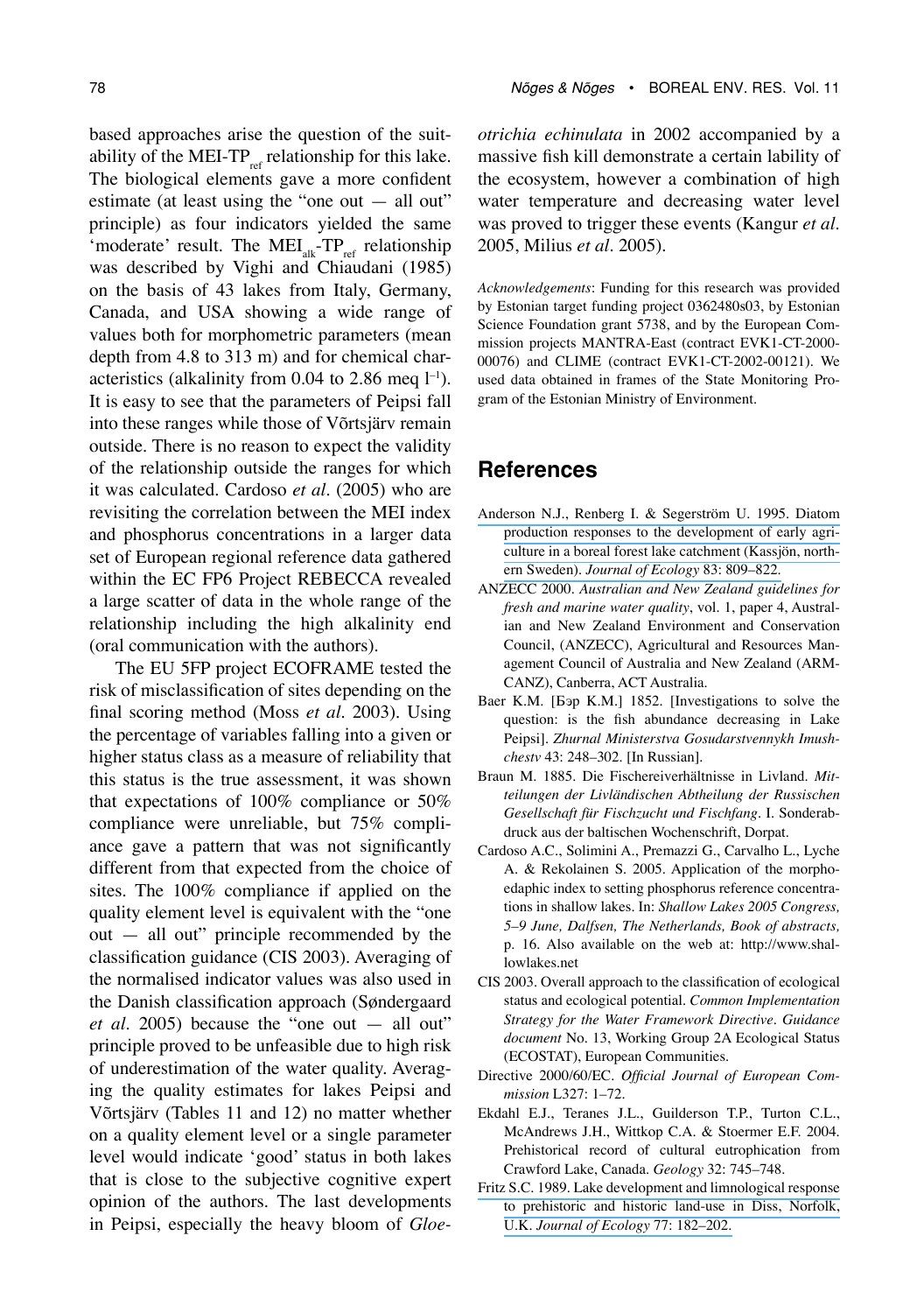- Haberman J. 2001. Zooplankton. In: Pihu E. & Haberman J. (eds.), *Lake Peipsi*. *Flora and fauna*, Sulemees, Tallinn, pp. 50–68.
- Haberman J. & Virro T. 2004. Zooplankton. In: Haberman J., Pihu E. & Raukas A. (eds.), *Lake Võrtsjärv*, Estonian Encyclopedia Publishers, Tallinn, pp. 233–251.
- Haberman H., Kangur M., Kirsipuu A., Luts A., Mikelsaar N., Pihu E., Pihu E. & Tell H. 1973. Kalad ja kalandus. In: Timm T. (ed.), *Võrtsjärv*, Valgus, Tallinn, pp. 144–194.
- Hamilton D.P., Spillman C., Prescott K.L., Kratz T.K. & Magnuson J.J. 2002. Effects of atmospheric nutrient inputs on trophic status of Crystal Lake, Wisconsin. *Verh. Int. Verein. Limnol*. 28: 467–470.
- Heiskanen A.-S. & Solimini A. 2005. Relationships between pressures, chemical status, and biological quality elements. Analysis of the current knowledge gaps for the implementation of the Water Framework Directive. *EUR 21497 EN*, European Commission.
- Heiskanen A.-S, van de [Bund W.J., Cardoso A.C. & Nõges P.](https://www.researchgate.net/publication/8512950_Towards_good_ecological_status_of_surface_waters_in_Europe_-_Interpretation_and_harmonisation_of_the_concept?el=1_x_8&enrichId=rgreq-fab40fdba115fc073f052cb02e2a3af7-XXX&enrichSource=Y292ZXJQYWdlOzIyODY1MTU3NztBUzoxMDMwMzQ3ODA2NTE1MjlAMTQwMTU3NjgxNDQ4Nw==)  [2004. Towards good ecological status of surface waters](https://www.researchgate.net/publication/8512950_Towards_good_ecological_status_of_surface_waters_in_Europe_-_Interpretation_and_harmonisation_of_the_concept?el=1_x_8&enrichId=rgreq-fab40fdba115fc073f052cb02e2a3af7-XXX&enrichSource=Y292ZXJQYWdlOzIyODY1MTU3NztBUzoxMDMwMzQ3ODA2NTE1MjlAMTQwMTU3NjgxNDQ4Nw==)  [in Europe — Interpretation and harmonisation of the](https://www.researchgate.net/publication/8512950_Towards_good_ecological_status_of_surface_waters_in_Europe_-_Interpretation_and_harmonisation_of_the_concept?el=1_x_8&enrichId=rgreq-fab40fdba115fc073f052cb02e2a3af7-XXX&enrichSource=Y292ZXJQYWdlOzIyODY1MTU3NztBUzoxMDMwMzQ3ODA2NTE1MjlAMTQwMTU3NjgxNDQ4Nw==)  concept. *[Water Science and Technology](https://www.researchgate.net/publication/8512950_Towards_good_ecological_status_of_surface_waters_in_Europe_-_Interpretation_and_harmonisation_of_the_concept?el=1_x_8&enrichId=rgreq-fab40fdba115fc073f052cb02e2a3af7-XXX&enrichSource=Y292ZXJQYWdlOzIyODY1MTU3NztBUzoxMDMwMzQ3ODA2NTE1MjlAMTQwMTU3NjgxNDQ4Nw==)* 49: 169–177.
- [IPCC 2001. Summary for policymakers.](https://www.researchgate.net/publication/41571154_Summary_for_Policymakers?el=1_x_8&enrichId=rgreq-fab40fdba115fc073f052cb02e2a3af7-XXX&enrichSource=Y292ZXJQYWdlOzIyODY1MTU3NztBUzoxMDMwMzQ3ODA2NTE1MjlAMTQwMTU3NjgxNDQ4Nw==) *IPCC Third Assess[ment Report — Climate Change 2001](https://www.researchgate.net/publication/41571154_Summary_for_Policymakers?el=1_x_8&enrichId=rgreq-fab40fdba115fc073f052cb02e2a3af7-XXX&enrichSource=Y292ZXJQYWdlOzIyODY1MTU3NztBUzoxMDMwMzQ3ODA2NTE1MjlAMTQwMTU3NjgxNDQ4Nw==)*, pp. 1–18.
- [Jaani A. 2001. Hydrological regime and water balance. In:](https://www.researchgate.net/publication/312611513_Hydrological_regime_and_water_balance?el=1_x_8&enrichId=rgreq-fab40fdba115fc073f052cb02e2a3af7-XXX&enrichSource=Y292ZXJQYWdlOzIyODY1MTU3NztBUzoxMDMwMzQ3ODA2NTE1MjlAMTQwMTU3NjgxNDQ4Nw==)  Nõges T. (ed.), *[Lake Peipsi. Meteorology, hydrology,](https://www.researchgate.net/publication/312611513_Hydrological_regime_and_water_balance?el=1_x_8&enrichId=rgreq-fab40fdba115fc073f052cb02e2a3af7-XXX&enrichSource=Y292ZXJQYWdlOzIyODY1MTU3NztBUzoxMDMwMzQ3ODA2NTE1MjlAMTQwMTU3NjgxNDQ4Nw==)  hydrochemistry*[, Sulemees, Tartu, pp. 38–72.](https://www.researchgate.net/publication/312611513_Hydrological_regime_and_water_balance?el=1_x_8&enrichId=rgreq-fab40fdba115fc073f052cb02e2a3af7-XXX&enrichSource=Y292ZXJQYWdlOzIyODY1MTU3NztBUzoxMDMwMzQ3ODA2NTE1MjlAMTQwMTU3NjgxNDQ4Nw==)
- Järvalt A., Kangur A., Kangur K., Kangur P. & Pihu E. 2004. Fishes and fisheries management. In: Haberman J., Pihu E. & Raukas A. (eds.), *Lake Võrtsjärv*, Estonian Encyclopedia Publishers, Tallinn, pp. 281–295.
- Järvet A. 2004. Hydrology of Lake Võrtsjärv. In: Haberman J., Pihu E. & Raukas A. (eds.), *Lake Võrtsjärv*, Estonian Encyclopedia Publishers, Tallinn, pp. 105–140.
- [Jeppesen E., Søndergaard M., Jensen J.P., Mortensen E. &](https://www.researchgate.net/publication/31354137_Fish-induced_changes_in_zooplankton_grazing_on_phytoplankton_and_bacterioplankton_A_long-term_study_in_shallow_hypertrophic_Lake_Sobygaard?el=1_x_8&enrichId=rgreq-fab40fdba115fc073f052cb02e2a3af7-XXX&enrichSource=Y292ZXJQYWdlOzIyODY1MTU3NztBUzoxMDMwMzQ3ODA2NTE1MjlAMTQwMTU3NjgxNDQ4Nw==)  [Sortkjaer O. 1996. Fish-induced changes in zooplankton](https://www.researchgate.net/publication/31354137_Fish-induced_changes_in_zooplankton_grazing_on_phytoplankton_and_bacterioplankton_A_long-term_study_in_shallow_hypertrophic_Lake_Sobygaard?el=1_x_8&enrichId=rgreq-fab40fdba115fc073f052cb02e2a3af7-XXX&enrichSource=Y292ZXJQYWdlOzIyODY1MTU3NztBUzoxMDMwMzQ3ODA2NTE1MjlAMTQwMTU3NjgxNDQ4Nw==)  [grazing on phytoplankton and bacterioplankton: a long](https://www.researchgate.net/publication/31354137_Fish-induced_changes_in_zooplankton_grazing_on_phytoplankton_and_bacterioplankton_A_long-term_study_in_shallow_hypertrophic_Lake_Sobygaard?el=1_x_8&enrichId=rgreq-fab40fdba115fc073f052cb02e2a3af7-XXX&enrichSource=Y292ZXJQYWdlOzIyODY1MTU3NztBUzoxMDMwMzQ3ODA2NTE1MjlAMTQwMTU3NjgxNDQ4Nw==)[term study in shallow hypertrophic Lake Søbygaard.](https://www.researchgate.net/publication/31354137_Fish-induced_changes_in_zooplankton_grazing_on_phytoplankton_and_bacterioplankton_A_long-term_study_in_shallow_hypertrophic_Lake_Sobygaard?el=1_x_8&enrichId=rgreq-fab40fdba115fc073f052cb02e2a3af7-XXX&enrichSource=Y292ZXJQYWdlOzIyODY1MTU3NztBUzoxMDMwMzQ3ODA2NTE1MjlAMTQwMTU3NjgxNDQ4Nw==)  *[Journal of Plankton Research](https://www.researchgate.net/publication/31354137_Fish-induced_changes_in_zooplankton_grazing_on_phytoplankton_and_bacterioplankton_A_long-term_study_in_shallow_hypertrophic_Lake_Sobygaard?el=1_x_8&enrichId=rgreq-fab40fdba115fc073f052cb02e2a3af7-XXX&enrichSource=Y292ZXJQYWdlOzIyODY1MTU3NztBUzoxMDMwMzQ3ODA2NTE1MjlAMTQwMTU3NjgxNDQ4Nw==)* 18: 1605–1625.
- Kangur K., Timm H. & Timm T. 2004. Zoobenthos. In: Haberman J., Pihu E. & Raukas A. (eds.), *Lake Võrtsjärv*, Estonian Encyclopedia Publishers, Tallinn, pp. 265–279.
- [Kangur K., Kangur A., Kangur P. & Laugaste R. 2005. Fish](https://www.researchgate.net/publication/293226839_Fish_kill_in_Lake_Peipsi_in_summer_2002_as_a_synergistic_effect_of_a_cyanobacterial_bloom_high_temperature_and_low_water_level?el=1_x_8&enrichId=rgreq-fab40fdba115fc073f052cb02e2a3af7-XXX&enrichSource=Y292ZXJQYWdlOzIyODY1MTU3NztBUzoxMDMwMzQ3ODA2NTE1MjlAMTQwMTU3NjgxNDQ4Nw==)  [kill in Lake Peipsi in summer 2002 as a synergistic effect](https://www.researchgate.net/publication/293226839_Fish_kill_in_Lake_Peipsi_in_summer_2002_as_a_synergistic_effect_of_a_cyanobacterial_bloom_high_temperature_and_low_water_level?el=1_x_8&enrichId=rgreq-fab40fdba115fc073f052cb02e2a3af7-XXX&enrichSource=Y292ZXJQYWdlOzIyODY1MTU3NztBUzoxMDMwMzQ3ODA2NTE1MjlAMTQwMTU3NjgxNDQ4Nw==)  [of a cyanobacterial bloom, high temperature, and low](https://www.researchgate.net/publication/293226839_Fish_kill_in_Lake_Peipsi_in_summer_2002_as_a_synergistic_effect_of_a_cyanobacterial_bloom_high_temperature_and_low_water_level?el=1_x_8&enrichId=rgreq-fab40fdba115fc073f052cb02e2a3af7-XXX&enrichSource=Y292ZXJQYWdlOzIyODY1MTU3NztBUzoxMDMwMzQ3ODA2NTE1MjlAMTQwMTU3NjgxNDQ4Nw==)  water level. *[Proc. Estonian Acad. Sci. Biol. Ecol.](https://www.researchgate.net/publication/293226839_Fish_kill_in_Lake_Peipsi_in_summer_2002_as_a_synergistic_effect_of_a_cyanobacterial_bloom_high_temperature_and_low_water_level?el=1_x_8&enrichId=rgreq-fab40fdba115fc073f052cb02e2a3af7-XXX&enrichSource=Y292ZXJQYWdlOzIyODY1MTU3NztBUzoxMDMwMzQ3ODA2NTE1MjlAMTQwMTU3NjgxNDQ4Nw==)* 54: [67–80.](https://www.researchgate.net/publication/293226839_Fish_kill_in_Lake_Peipsi_in_summer_2002_as_a_synergistic_effect_of_a_cyanobacterial_bloom_high_temperature_and_low_water_level?el=1_x_8&enrichId=rgreq-fab40fdba115fc073f052cb02e2a3af7-XXX&enrichSource=Y292ZXJQYWdlOzIyODY1MTU3NztBUzoxMDMwMzQ3ODA2NTE1MjlAMTQwMTU3NjgxNDQ4Nw==)
- [Karr J.R. & Dudley D.R. 1981. Ecological perspective](https://www.researchgate.net/publication/227272834_Ecological_Perspective_on_Water_Quality_Goals?el=1_x_8&enrichId=rgreq-fab40fdba115fc073f052cb02e2a3af7-XXX&enrichSource=Y292ZXJQYWdlOzIyODY1MTU3NztBUzoxMDMwMzQ3ODA2NTE1MjlAMTQwMTU3NjgxNDQ4Nw==)  on water quality goals. *[Environmental Management](https://www.researchgate.net/publication/227272834_Ecological_Perspective_on_Water_Quality_Goals?el=1_x_8&enrichId=rgreq-fab40fdba115fc073f052cb02e2a3af7-XXX&enrichSource=Y292ZXJQYWdlOzIyODY1MTU3NztBUzoxMDMwMzQ3ODA2NTE1MjlAMTQwMTU3NjgxNDQ4Nw==)* 5: [55–68.](https://www.researchgate.net/publication/227272834_Ecological_Perspective_on_Water_Quality_Goals?el=1_x_8&enrichId=rgreq-fab40fdba115fc073f052cb02e2a3af7-XXX&enrichSource=Y292ZXJQYWdlOzIyODY1MTU3NztBUzoxMDMwMzQ3ODA2NTE1MjlAMTQwMTU3NjgxNDQ4Nw==)
- Laugaste R., Nõges T., Nõges P., Yastremskij V.V., Milius A. & Ott I. 2001. Algae. In: Pihu E. & Haberman J. (eds.), *Lake Peipsi*. *Flora and fauna*, Sulemees, Tallinn, pp. 31–49.
- Mäemets A. & Mäemets H. 2001. Macrophytes. In: Pihu E. & Haberman J. (eds.), *Lake Peipsi*. *Flora and fauna*, Sulemees, Tallinn, pp. 9–22.
- [Malmaeus J.M. & Håkanson L. 2004. Development of a lake](https://www.researchgate.net/publication/262068550_Development_of_a_Lake_Eutrophication_model?el=1_x_8&enrichId=rgreq-fab40fdba115fc073f052cb02e2a3af7-XXX&enrichSource=Y292ZXJQYWdlOzIyODY1MTU3NztBUzoxMDMwMzQ3ODA2NTE1MjlAMTQwMTU3NjgxNDQ4Nw==)  [eutrophication model.](https://www.researchgate.net/publication/262068550_Development_of_a_Lake_Eutrophication_model?el=1_x_8&enrichId=rgreq-fab40fdba115fc073f052cb02e2a3af7-XXX&enrichSource=Y292ZXJQYWdlOzIyODY1MTU3NztBUzoxMDMwMzQ3ODA2NTE1MjlAMTQwMTU3NjgxNDQ4Nw==) *Ecol. Model.* 171: 35–63.
- Milius A., Laugaste R., Möls T., Haldna M. & Kangur K.

2005. Water level and water temperature as factors determining phytoplankton biomass and nutrient content in Lake Peipsi. *Proc. Estonian Acad. Sci. Biol. Ecol.* 54: 5–17.

- Moss B., Stephen D., Alvarez C., Becares E., van de Bund W., Collings S.E., van Donk E., de Eyto E., Feldmann T., Fernández-Aláez C., Fernández-Aláez M., Frankeng R.J.M., García-Criado F., Gross E., Gyllström M., Hansson L.-A., Irvine K., Järvalt A., Jenssen J.-P., Jeppesen E., Kairesalo T., Kornijów R., Krause T., Künnap H., Laas A., Lill E., Lorens B., Luup H., Miracle M.R., Nõges P., Nõges T., Nykänen M., Ott I., Peczula W., Peeters E.T.H.M., Phillips G., Romo S., Russell V., Salujõe J., Scheffer M., Siewertsen K., Smal H., Tesch C., Timm H., Tuvikene L., Tõnno I., Virro T. & Wilson D. 2003. The determination of ecological quality in shallow lakes — a tested system (ECOFRAME) for implementation of the European Water Framework Directive. *Aquatic Conservation: Mar. Freshw. Ecosys.* 13: 507–549.
- Mühlen L. von zur 1918. Zür Geologie und Hüdrologie des Wirtsjerwsees. *Abhandlungen der Königlichen Preussischen Geologischen Landesanstalt. Neue Folge* 83, Berlin.
- Mühlen M. von zur & Schneider G. 1920. Der See Wirzjerw in Livland. *Archiv für die Naturkunde des Ostbaltikums* 14: 1–156.
- Nõges P. 2003. Milliseks hinnata Võrtsjärve praegust ökoloogilist seisundit fütoplanktonis 90 aasta jooksul toimunud muutuste põhjal? In: Möls T., Haberman J., Kongo L., Kukk E. & Möls E. (eds.), *Eesti LUS-i Aastaraamat* 81, Nordon, Tartu, pp. 60–81.
- Nõges P. & Feldmann T. 1999. Factors controlling the distribution of aquatic macrophytes in shallow Lake Võrtsjärv. In: *Sustainable lake management. Book of abstracts of 8th Int. Conf. Conserv. Manage. Lakes* vol. 2. DIS Congress Service, Copenhagen, p. 4.
- Nõges P. & Järvalt A. 2004. Long-term changes in the ecosystem of Lake Võrtsjärv and their causes. In: Haberman J., Pihu E. & Raukas A. (eds.), *Lake Võrtsjärv*, Estonian Encyclopedia Publishers, Tallinn, pp. 347–355.
- Nõges P., Toth L.G., van de Bund W., Cardoso A.C., Haastrup P., Wuertz J., de Jager A., MacLean A. & Heiskanen A.-S. 2005. The Water Framework Directive Final Intercalibration Register for lakes, rivers, coastal and transitional waters: Overview and analysis of metadata. *EUR 21671 EN*, European Commission.
- Nõges P., Feldmann T., Haberman J., Järvalt A., Kangur A., Kangur K., Timm H., Timm T., Tuvikene A. & Zingel P. 2001. Deviation of Lake Võrtsjärv from its pristine status documented 90 years ago. *9th International Conference on the Conservation and Management of Lakes. Proceedings*, Session 5, Biwako, Japan, pp. 221–224.
- Nõges P., Nõges T., Haberman J., Kangur K., Kangur A., Kangur P., Laugaste R., Mäemets H., Ott I., Timm H., Yastremskij V.V. and Virro T. 2003. Water quality criteria according to the EU Water Framework Directive: how they work in Lake Peipsi? In: Bernardini F., Landsberg-Ucziwek M., Haunia S., Adriaanse M. & Enderlein R. (eds.) *Proc. 2nd Int. Conf. Sustainable Management of Transboundary Waters in Europe, Miedzydroje, Poland,*